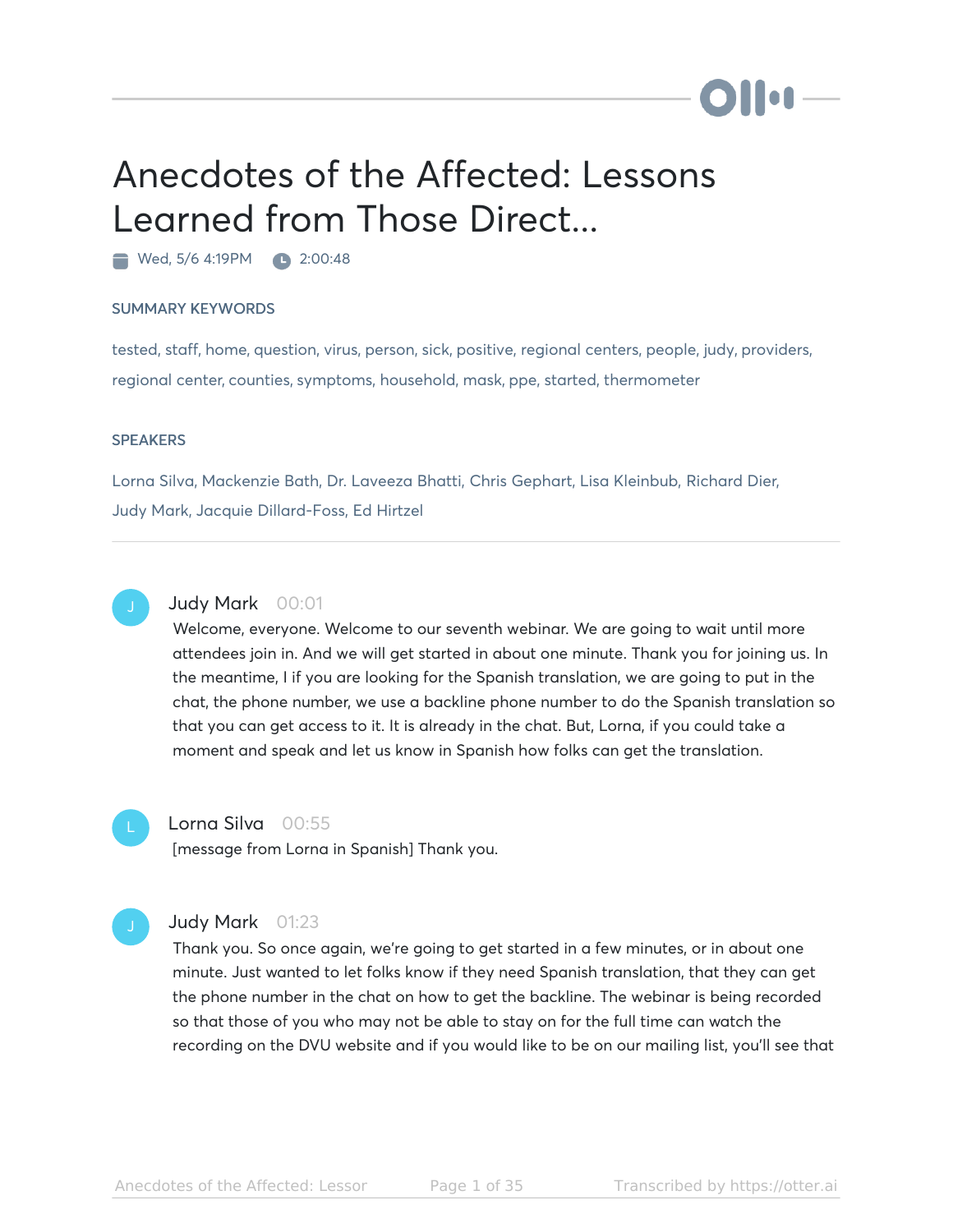in the chat as well. Okay, let's get started. Welcome everybody. My name is Judy Mark. I am the president of Disability Voices United, which is an organization directed by and for people with developmental disabilities and family members. I'm also the parent of a 23 year old young man with autism who is served by Regional Center. Today we are having a really meaningful discussion for our seventh webinar. We've been really engaged in this for many, many weeks now it seems like forever and we have covered many issues from special education to emergency preparedness as well as as other subjects that you can find all of them on our website. We have a Coronavirus Resources website that you can find at disabilityvoicesunited.org/cv for Coronavirus, and links to all of our previous webinars, as well as resources that were provided at the webinars. And we have many, many other resources. We are updating our website almost daily, if not multiple times per day. And we really encourage you to explore that. We also encourage you if you're not currently on our mailing list that you join our mailing list. And we hope that that you can join our mailing list by going to our regular website at disabilityvoicesunited.org. You can also even as simply as in the chat. And we will make sure our wonderful program assistant Ed Hirtzel will take it down and we'll get you on our mailing list... We are also involved in something called supported decision making, which allows people with disabilities (cut out)... It couldn't be a more important time for that. We are doing focus groups around health care, and we'd really like you to be on that in the chat as well. So we're going to get started right now. I want to thank really the panelists for joining us today. Our first panelist today, we're going to be talking about lessons learned from people directly affected by COVID-19. Our first panelist is a wonderful woman that is that (cut out)...Chris Gephart and she is the Director of the Office of statewide clinical services for the California Department of Developmental Services. And she's going to have based on the knowledge she's been through this crisis (cut out)... Thank you, Chris.

#### Chris Gephart 04:41

Thank you, Judy. Hi, you're breaking up a little bit there. Can you hear me okay?

#### Judy Mark 05:44

Yes, we can hear you and I apologize. We are having very significant problems with our Wi Fi here in our home.

# Chris Gephart 05:53

I'll do the best I can. I'm going to share my screen real quick here. So let me get that up. There we go. Can you see that okay? So as Judy said, my name is Chris Gephart and I'm the Deputy Director for the Office of Statewide clinical services here at the Department of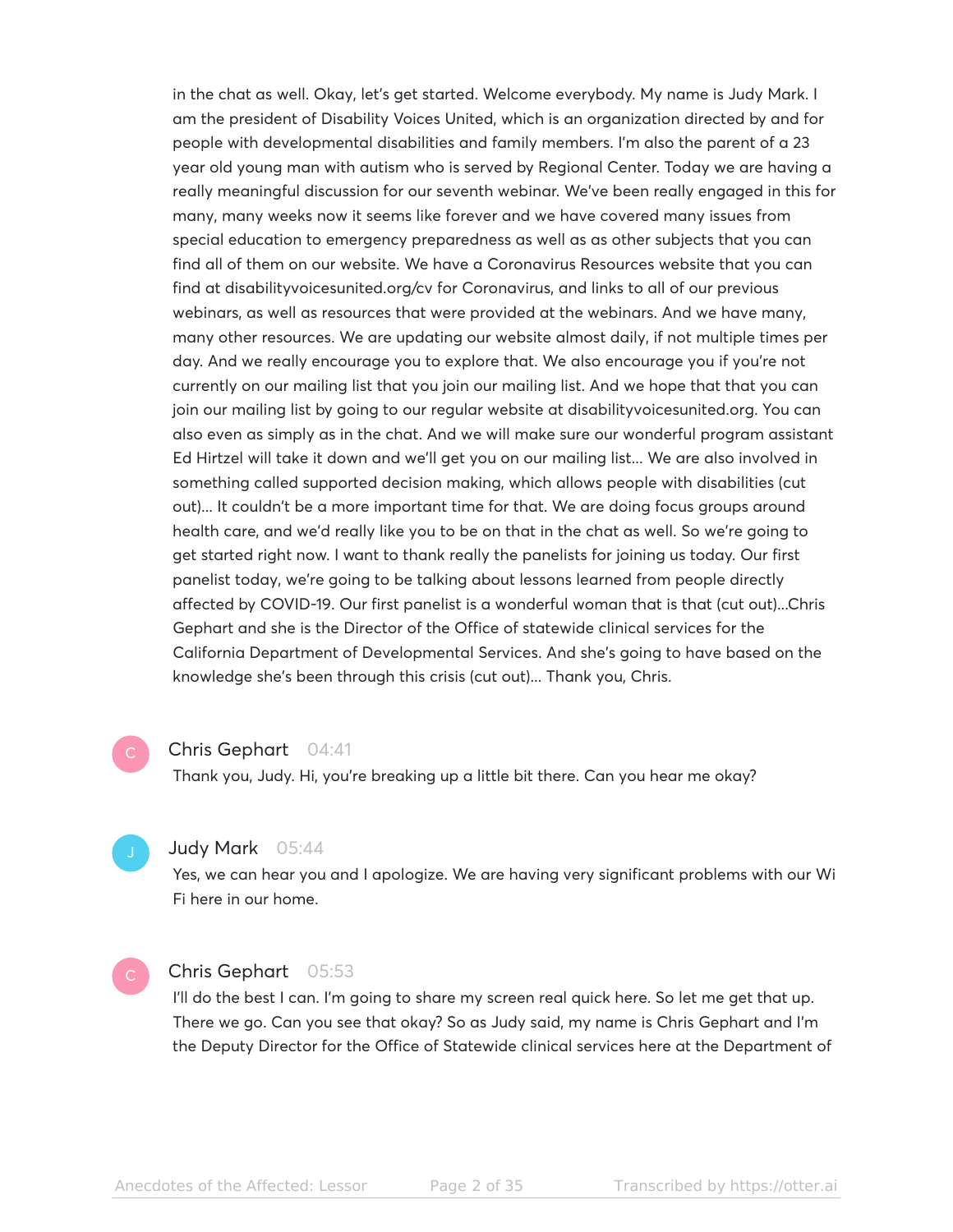Developmental Services. And thank you to DVU for the invitation to participate in your webinar. I'm happy to be here. Thank you also to DVU just for the continued amazing outreach information you guys provide, you have an impressive network and I just I love all the work that you're doing. I did put together and from another resource brought some slides here to share with you there's a lot more information on the slides and I'll be able to go over in the time permitted, but I want to make sure just that you have the resources. Embedded in some of these slides are great links to other websites and videos that are helpful for learning. So I'll make sure Judy has these to share after the fact just because there's a lot of great educational stuff kind of built within the slides. So I was asked to share kind of general guidelines about how to think about preparing your home and your family or your household if you or someone in your household becomes infected... I'm not sick, I promise, just clearing my throat... with COVID-19. So before we talk about that, this first slide, oops, sorry about that. This first slide has some links for you. There's so much information out there in the world right now, between the media and the TV. There's a lot of great information. And there's also a lot of misinformation. So it's really important that you find the right resources to go to to get your information so that you're not hearing the wrong things and getting concerned for no reason. So these are links that I recommend, of course, the first one is our DDS website, which has a lot of links and resources on it to other things. But the second one is the CDC, which is the Centers for Disease Control. And that's sort of my main go-to for everything that we want to know that's reliable. And then this bottom one is California Department for Public Health. So I'd encourage you to check these regularly. The more we learn about COVID-19, the more that the guidelines and recommendations change with time. So it's important to get familiar with reliable resources and then go back and visit them regularly. Because as the information changes and is updated, then you'll want to change maybe what you're doing to prepare. So when we think about preparing our household to possibly take care of someone it's really important to plan ahead. You cannot be too careful and you can't do enough planning in a situation like this. Every house and household is different, made up of different combinations of people. So it's important to look at who's in your home and maybe who's at high risk. And who are the people that you need to be extra careful with. So the first thing is really to think about your caretaker planning. Who's the primary caretaker in the household? Is there one person who's the primary caretaker? Is there two people who are primary caretakers and share that? You may have respite or home health coming in. What does that look like for your specific situation? And try to think of scenarios and plan. What if it's the caretaker who becomes sick with covid? What is your backup plan? Or what do you do if two people in the house become sick and two other people in the house are not sick? So kind of think about what are your resources if your primary caretaker becomes infected with COVID. And let's say one of the people who is the primary caretaker is in a high risk category, maybe they are elderly or they have underlying health conditions that put them more at risk. It shouldn't be being the primary caretaker of somebody who's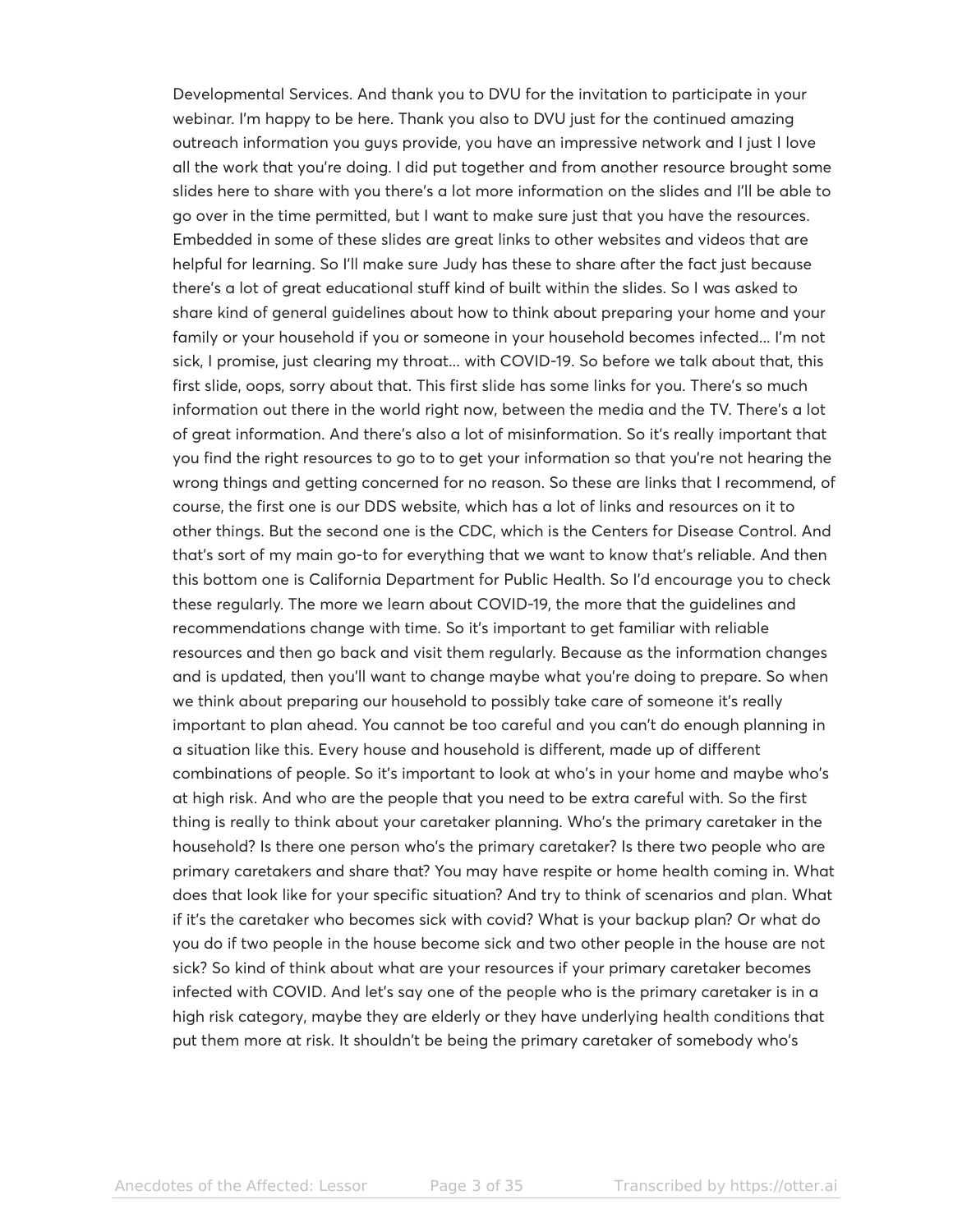COVID positive. So you need to kind of think and plan ahead who are your trusted friends. who are family, who are people that could step in and assist if needed, kind of that circle of support that everybody should have. So plan accordingly for that. It's also really important to think about dedicated staff. If you have respite or home health aides or people like that coming in to assist in providing support. What we have found across the state to be most effective in helping reduce exposure is really pushing as much as possible having dedicated staff. And what that means is that that staff maybe if they're providing support in your home, they're not providing support in other homes. They're dedicated to one environment because the more you have someone going from home to home to home or environment to environment to environment they're increasing that risk exposure. So as you think about planning for caretaking, please think about that. It's also good to have important phone numbers posted and easily accessible for you and everyone else in the home. For sure your doctor or primary care physician, your local county department of public health. That's very important because as soon as you or anyone else begins to show symptoms, you would want to reach out to them and talk to them and get direction and find out what you should do have an emergency contact list. Again, this goes back to the circles of support and people you want to reach out to. And it's always good to plan for a trip to the hospital. No one wants to go to the hospital. Hopefully you never have to go to the hospital. But it's really important to plan just in case. It's always better to plan and be on the safe side. And that can include things like thinking about what you want to take, having a backpack, having a list for what to put in that bag. What medications Do you take every day, it's important for people who are taking care of you in a hospital setting to know what your normal medications are. The link at the bottom here is to a health passport that we have on the DDS website. I think I saw the same thing or something similar on your DVU website. On the DDS website, we also have this in other languages, and there's a few different samples of different kinds of tools. So I encourage you to check that out. It's really important that we think about when people have a harder time communicating. How are we going to make sure people in a hospital know what's important to that person on maybe how you communicate pain or discomfort or what your needs are. So check out those tools and plan accordingly for the people in your household to have that information ready to go as if just in case. You never can plan too much. Other things to think about is really your unique home and what is the layout like of your home. Let's say one person is positive and needs to be isolated or two people become positive and need to be isolated. Whatever the scenario is, plan ahead, identify a room that could be a space for isolation. Ideally, it's going to be a room that's not really cluttered so that it's easier to clean. If there's a scenario where you can have a dedicated bedroom and bathroom, that's great. If you cannot have a dedicated bathroom, for the person who's positive, that's okay. What you need to do is make sure that if a positive person is using the restroom that you give. Ideally, they can clean it themselves after they've been in there but maybe they don't feel well enough and the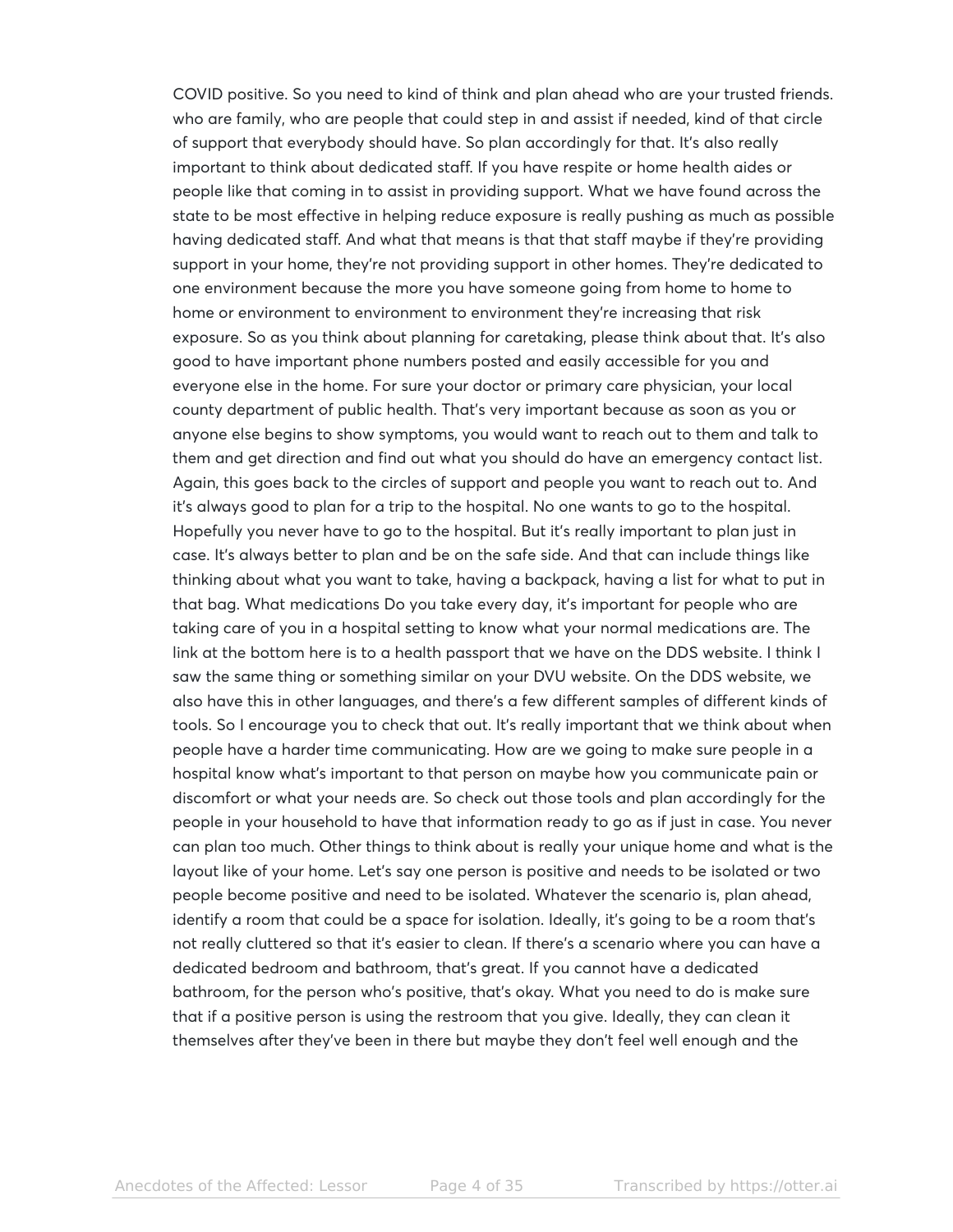caretaker will need to. You want to give it a little time for the air to settle and then go in and disinfect it before the next person goes in to use it. So if you are sharing some space, and you just have to make sure you have a really big schedule, kind of dialed in. Think about ventilation in your home. Having open windows, having fans, keeping the air circulating, really important. And think about kind of the shared space and you know, if, ideally, someone who's COVID-positive and have meals in the room, they're isolating in, that would be the priority. But sometimes maybe that's not what's gonna work or maybe half your house is COVID-positive, and the other half isn't. So what does that look like? If there's shared spaces in the home, you can kind of maybe have a schedule and cycle through and with really good cleaning in between. So kind of think about your environment and your setup and what those scenarios would look like. It's important to make sure that you have adequate equipment just in case you need it, have masks up here. In another area of the slide is some information on how to make masks. I think I saw a video on your website as well. Down here is a YouTube video on a really easy way to quickly make a mask if you need to, a cloth mask. It's important too to get surgical masks or N-95 masks, if available. If you have someone who's COVID-positive in your house, the N-95 mask is really good, the one that's specific for filtering out virus. We have obtained a supply of masks and distributed them to the regional centers and we're continuing to order and get what we can and redistribute to the different regional centers. So if someone in your home has been exposed, or has tested positive or you suspect they're positive, please reach out to your regional center to inquire about getting some supplies. And you also can reach out to DDS directly and we'll try to assist as well. We're keeping close tabs on who's testing positive across the state and very much want to try to assist and make sure you have supplies that you need. It's important also to have gloves on hand. Especially if you're providing support to someone who's positive for protection from any potential body fluids. And if you don't have disposable gloves, you can even wear like rubber kitcehn gloves. I mean, think about different options and what might work to protect you. Have thermometers, have ideally at least two, you don't want to use the same thermometer on someone who's positive as you do on others in your house. But if someone's positive, you want to screen them regularly to make sure they're not even worse and you want to screen yourself as the caretaker to make sure you're not getting sick. And then any visitors that have to come to the home you would want to screen them as well. And then have a really big stash of cleaning products. So over here is some information on different kinds of things to clean and the products and this link down here is really, it's a great link on the CDC website. And it goes through all the different things to clean in your home, different kinds of surfaces, it talks about the right way to do laundry for someone who's COVID positive. Cleaning the different kinds of surfaces, including soft surfaces and hard surfaces. So I would encourage you to check that out. It's a great resource. And remember, it's those frequently used touched things as well like light switches and the handle to the refrigerator. And you know, those are the things that make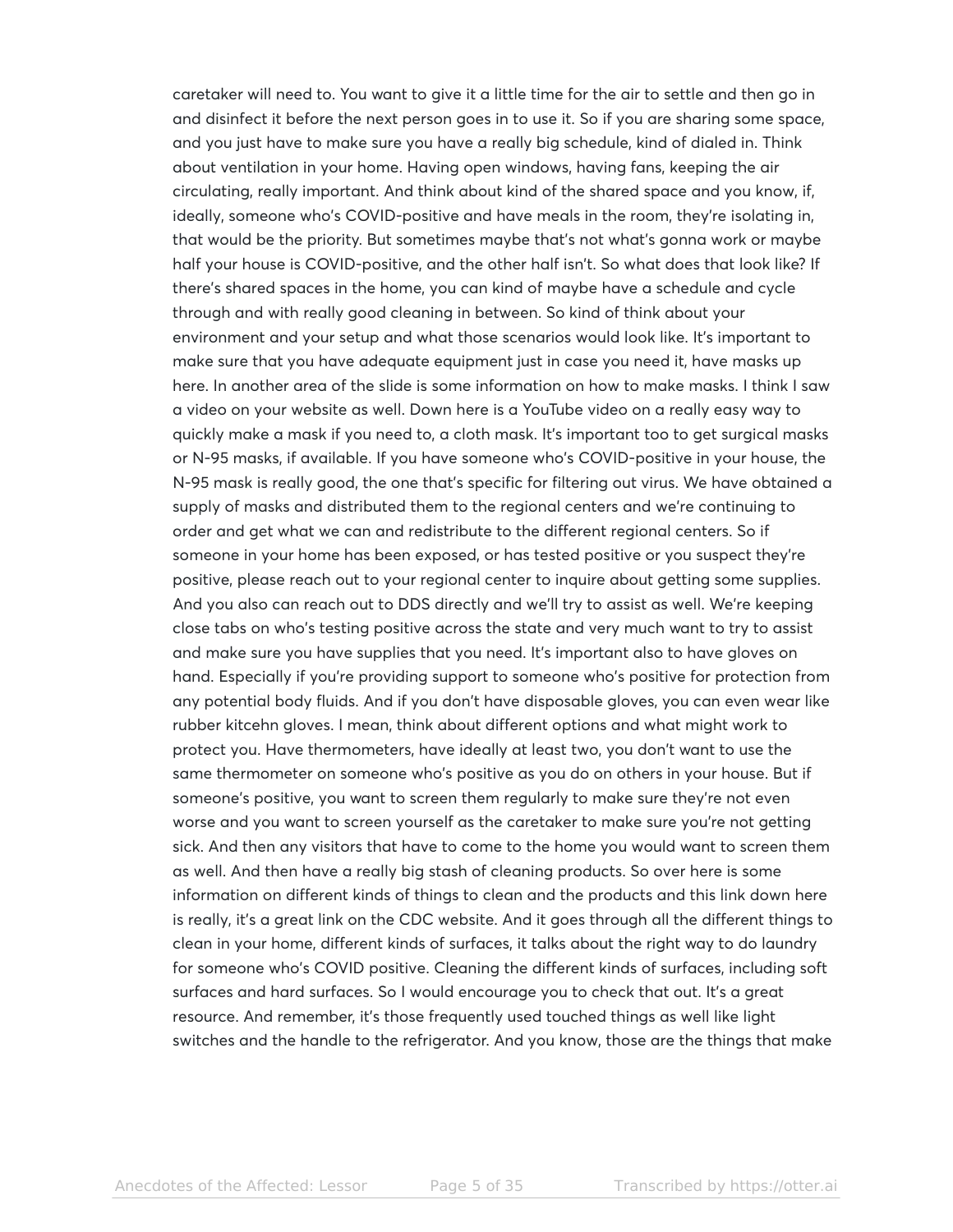sure that you're disinfecting, regularly. And getting the habit now of regularly disinfecting your home and the high use areas because you can't be too careful. And you don't want to wait until maybe someone has tested positive before you're trying to put these risk mitigation and practices in place. So this slide talks about who and when to isolate, and it's you know, a lot of people have questions about that, like, when do you know, if it's time to maybe isolate someone in our household. Because they have spent time with someone who turned out to be COVID-positive. So, you know, there's a lot of information on the CDC about this and this link up here will take you to that, but I want to really stress you can't be too careful, especially if you have people in your household who are high risk. So if you think someone's been exposed, or let's say someone had to go to the hospital and they came back home, they haven't been tested yet, but they were in an environment where there was probably a lot of people. Or you have someone in your household who was working with someone who was sick or someone who was supporting them turn out to be positive. Assume that someone has the virus if you don't know for sure. It's better to be careful until you can get a test to let some time go by to make sure that they're not. It's not worth taking that risk with people who are in high risk profiles. So you know, if someone's tested positive, of course, they need to be isolated. If someone's been exposed, think about isolating until you get confirmation one way or the other. If they've picked up the virus, it's always better to be safe in situation. And of course, you don't want isolate anyone at home and practice that if they're not medically stable. So always make your decisions based on direction from your physician and from your local county public health department. Also, when someone is in isolation, here's just some information on additional...PPE is personal protective equipment. What I was talking about, wearing gloves, wearing masks. This blue link right here optimizing your PPE supply strategy. If you don't have gloves, or surgical masks or gowns, this gives you great other things you can do. Like maybe you're going to wear a large shirt or an apron if you're providing personal care and supporting someone, helping someone take a shower or something who's COVID-positive. And then afterwards you take it off and put it in the laundry. You can wear glasses and a mask instead of a face shield if you don't have that. So it gives you all these different ways you can protect yourself based on what you have available to you in your environment. So I'd encourage you to check out these links. If you can get masks and we can help you get them, it's important to know how to wear them the right way. The mask is not beneficial if it's not worn the correct way. And so there's a couple videos down here at the bottom of this slide that show you the right way to wear an N-95 mask to really make sure you're protecting yourself and the other people in the household. Additionally, if someone has been isolated because they are COVID positive, you want to monitor them very closely for symptoms. This link will talk to you about the symptoms that it's getting worse and when to maybe dial 911, what to watch for and be aware of. It's important to ensure proper hydration. always talk to your doctor. There's some other things here. So this link at the bottom also what to do if you are sick or caring for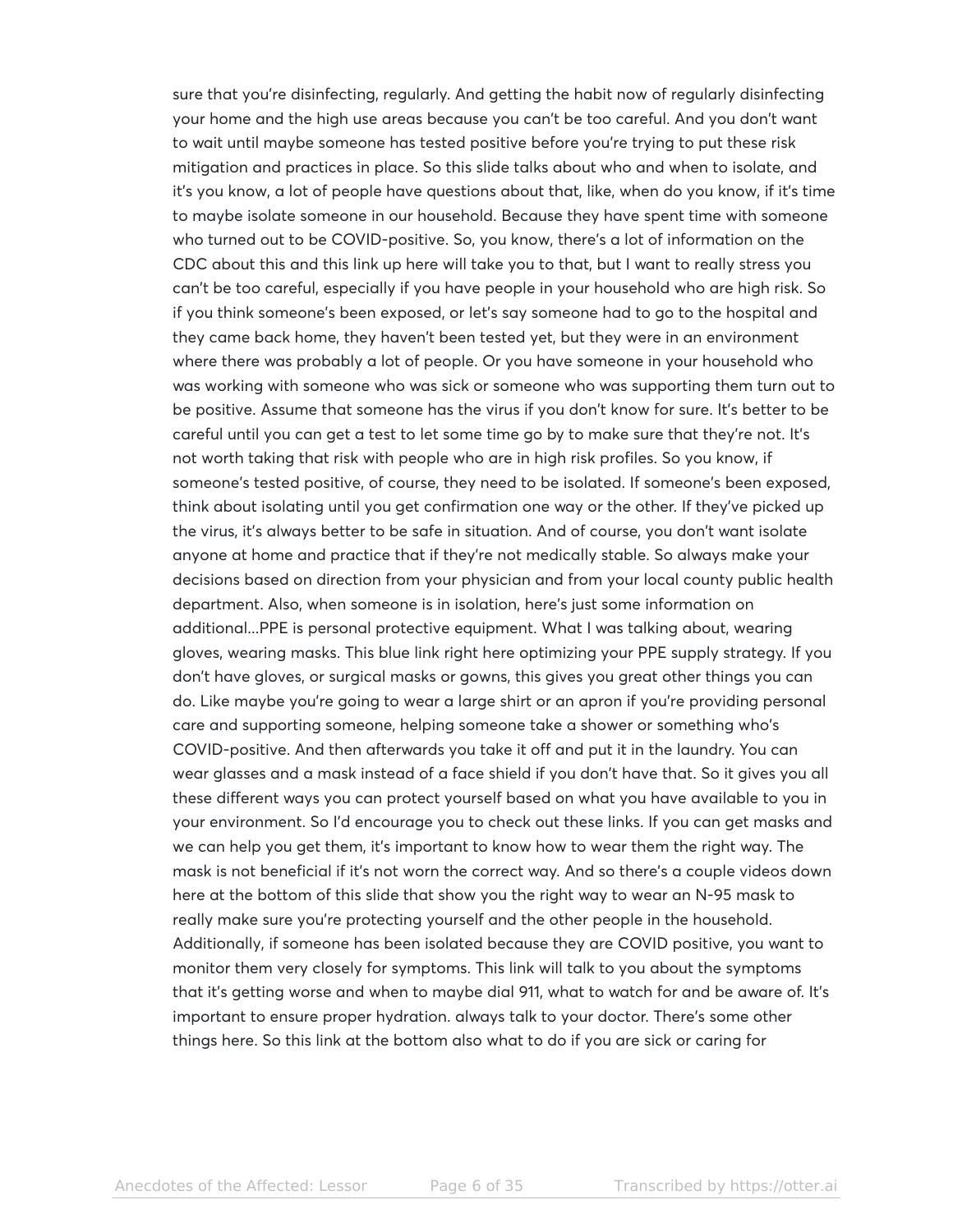someone who is sick has great information. So I'd encourage you to read through that and a lot of the rest of this we've discussed. This last slide is really just for your information. When does it end? You know, people start isolation and it feels like when is this going to be done? I was exposed and I tested positive and how long? How long do you have to do this? It can be very hard on a person or the caretakers or the family have to do all this. So these are some general guidelines that are on the CDC for right now. You never want to end isolation until your doctor and your local county public health department has told you so. So that's your first thing. Make sure you're in touch with them and getting guidelines. Also remember the CDC guidelines are subject to change. So right now what they're saying is the norm timeline. That may change as we learn more about the virus. So please check that out. I do have a team of nurses at headquarters and we are happy to provide technical support and talk with any families or residential settings, about your individual scenario and situation and provide whatever technical support and advice that we can. At the end down here is an address for us where you can send any kind of questions or request for support, and we will certainly get back to you within a short period of time. And so that's kind of the gist. I think questions are going to be later I believe.

# Judy Mark 22:30

That is correct. Thank you. That was really, really helpful, Chris. And I realize that I'm not doing all of those things. So I'm going to redouble my efforts. I wanted to just point out that there are some, there's two ways for you to communicate with the... (cut out)...as related to beyond...(cut out)...getting out of zoom or a question about this webinar. You can put that in the chat. I see we already have one. And so that's good. I'm going to hold off on until after Dr. Bhatti to ask both of you some of these questions. So our next presenter is Dr. Laveeza Bhatti, who is an infectious disease specialist at the achievable clinic, which is a clinic in Los Angeles for people with developmental disabilities and others, as well as a consultant to Westside regional center. So thank you so much for joining us, Laveeza. Oh you have to unmute yourself. There we go. Okay, you're good.

#### Dr. Laveeza Bhatti 23:55

All right, super. First of all, thank you so much for having me speak, it's a pleasure. And there's a lot of really good information that Chris presented. Some of the topics I'm going to talk about three things that Judy asked me to speak about. One is the importance of test, the importance of testing, and also the limitations of the current antibody tests that we have available. And this is actually a really relevant question because I have had so many questions at the achievable clinic, as well as from a lot of folks asking about the antibody test, which is a new test. I just want to point out a couple of things on the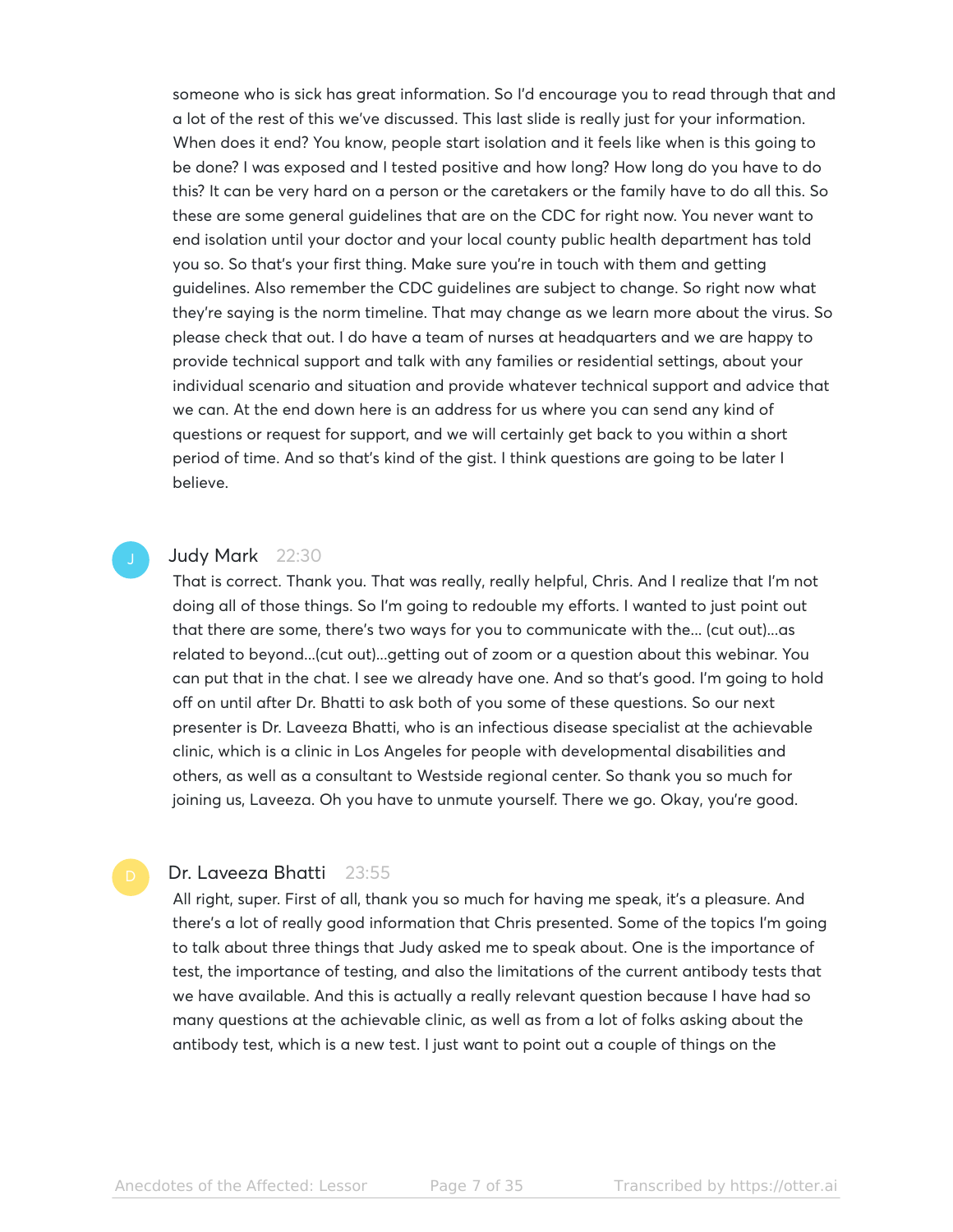antibody test, that this is a test that actually looks at past infection. So it tells you if you have had an infection. The PCR test is the test that we actually do for active replication of the virus, which actually shows us that the virus is replicating and present in the body. So these two tests are different. One test is for infection, a current ongoing infection. And the antibody test is for a past infection. Now with the COVID-19. It's actually interesting that we know that there are a lot of people that are asymptomatic that have had had the infection. They're not aware that they've had the infection. The question that is foremost on everybody's minds, and the questions that I have gotten also is whether they have immunity. So if you think of, supposing you had measles as a kid, you are actually immune to measles, so you will not get that infection again. And that's the concept that everybody seems to have. However, the COVID-19 is a new virus, it's a new infection. We don't really understand it very well, in terms of what is the importance or the significance of having a positive antibody test. And I do want to make it clear that having antibodies in this case, we are not sure whether it means that you have immunity. It is possible and there have been cases and these are anecdotal reports of patients who have had Corona virus infection and then they've gotten reinfected again. So, antibodies, they are the kind of antibodies that you want, are called protective antibodies. These are the antibodies that are generated when we do a measles vaccine, a mumps vaccine, hepatitis B vaccine. So, so when you give those vaccines your body generates antibodies that are called protective antibodies, which means that you are not going to be getting the infection again because your body is primed with the antibodies now to act against the organism if it enters your body. So at this time, we do not know, or we do not think that these are protective antibodies. The other thing that also has been shown in some, and these are again, anecdotal reports, because we're learning as we go along for this disease is that some people do get infected, and yet do not produce any antibodies at all. So there are lots of questions. The reason I wanted to make sure that is understood is because a lot of people seem to think that if they have antibodies, they are safe. For example, like I got a call from from a gentleman asking if - he's quite old - that if all his family could come and visit him once they've had the antibody test, and he has many comorbidities, and there's lots of concern. So the question really is that this is not at this time, a good enough test to to give you the information that you need, whether you are safe or not. So that's one thing that I wanted to make sure. The other thing that we get a lot of questions about the importance of this test is that generally we look at herd immunity, which means that if 60% of the people have had an infection, they are considered to have herd immunity, which means that the virus now will not have enough susceptible people to spread the disease. So the concept of antibody testing really tells you how many people have had this. And this is not for the coronavirus. This is for the general part that we have in medicine, that herd immunity is a good thing to have because we won't have susceptible people that will now get the infection. So that's the, that's the importance of the test, but we don't have an answer to that question for COVID-19. Then the second thing that Judy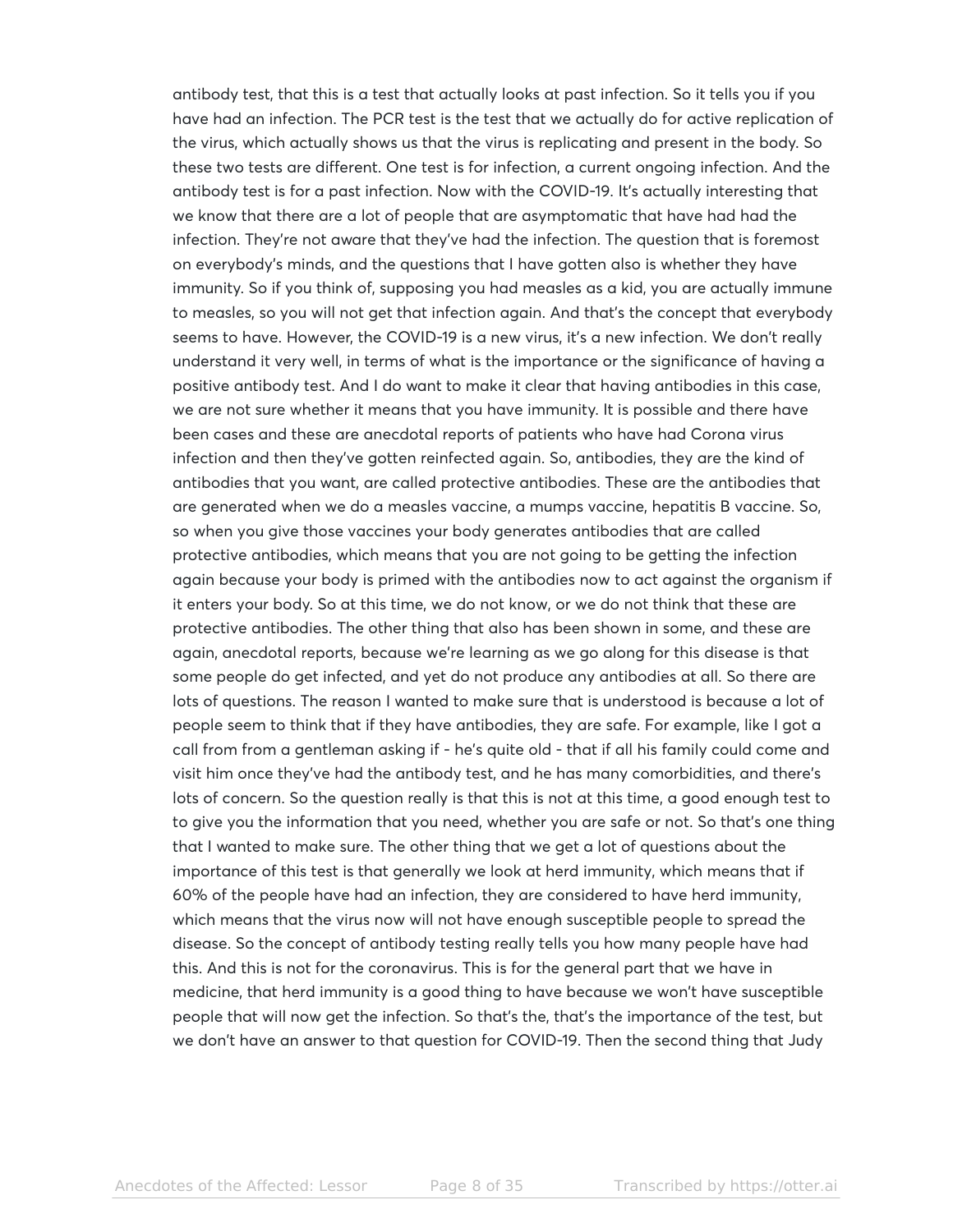had asked me to address was the future of COVID-19. And I really wish I knew the answer to that. That's a very difficult question to answer. We don't really know because there are a lot of thoughts that the virus will be basically wane and disappear. As for example, there's a lot of publicity in the news is that heat is not well tolerated by this virus, but we don't really see that. Because Ecuador which you couldn't be, look for a hotter environment anywhere, has had a very lethal pass through the population there. So I am not sure that the heat instability is a good enough answer because the virus is impacting populations in countries with very high temperatures, high humidity levels. So I don't really know what what will happen, but the thought is that the virus here is basically here to stay. It will wax and wane, and the thought, the projection is that it will become something like the flu virus. That concern that we have when viruses stay for a long time or if they mutate. For example, when they jump species. I am concerned about the reports of the virus infecting cats and infecting dogs because there is a tendency for those viruses to to mutate more easily. If they mutate, that means that they change their surfaces. So then we have to redesign vaccines, like we do for the flu. And that's the possibility that we have to consider that this virus will be something like the flu, so it will be changing itself. And it will wax and wane with whatever suits its part. We are not clear about that. The other question that I do get a lot is about the vaccine trials. So there are more than hundred vaccine trials right now, which is probably the most that we've ever had for, for any organism. So we are hoping that they'll be a vaccine. But a vaccine is not an answer for a period of time because they have to be adequate trials to address the fact that whether people that were vaccinated did not get the infection. So that then we look at clinical trials, which usually take around a period of more than 15 months to two years to actually get a good enough answer on the efficacy of a vaccine. So the future of this disease depends on the ability to generate a vaccine that is excellent. Remember that there are diseases that are easy to design vaccines for, for example, hepatitis B, but then HIV has been there for 34 years. There has been no lack of multiple, multiple efforts to make vaccines available, and we still don't have a vaccine. So that is just a consideration to keep in mind that it is not as simple as saying that we will have a vaccine and we will have control and there will be no COVID-19 in the future. So those are some of the considerations. The third question that Judy had asked me to talk about is what will happen when businesses and schools start opening for the future? For children, we don't really know why but this virus behaves very differently in children as you all are aware. They seem to have some level of resistance to or not being infected with this virus. The issue really would be whether they are asymptomatic carriers. We don't know that yet. So whether they can get infected at schools and settings and bring the disease back. Businesses as they open, I think that the social isolation and the practices that have been put in place are most likely here to stay. I don't think that anyone should shake hands. That is something that is probably not going to happen. We definitely know that if we go to a restaurant, six feet is the minimum distance that you should keep if you're crossing a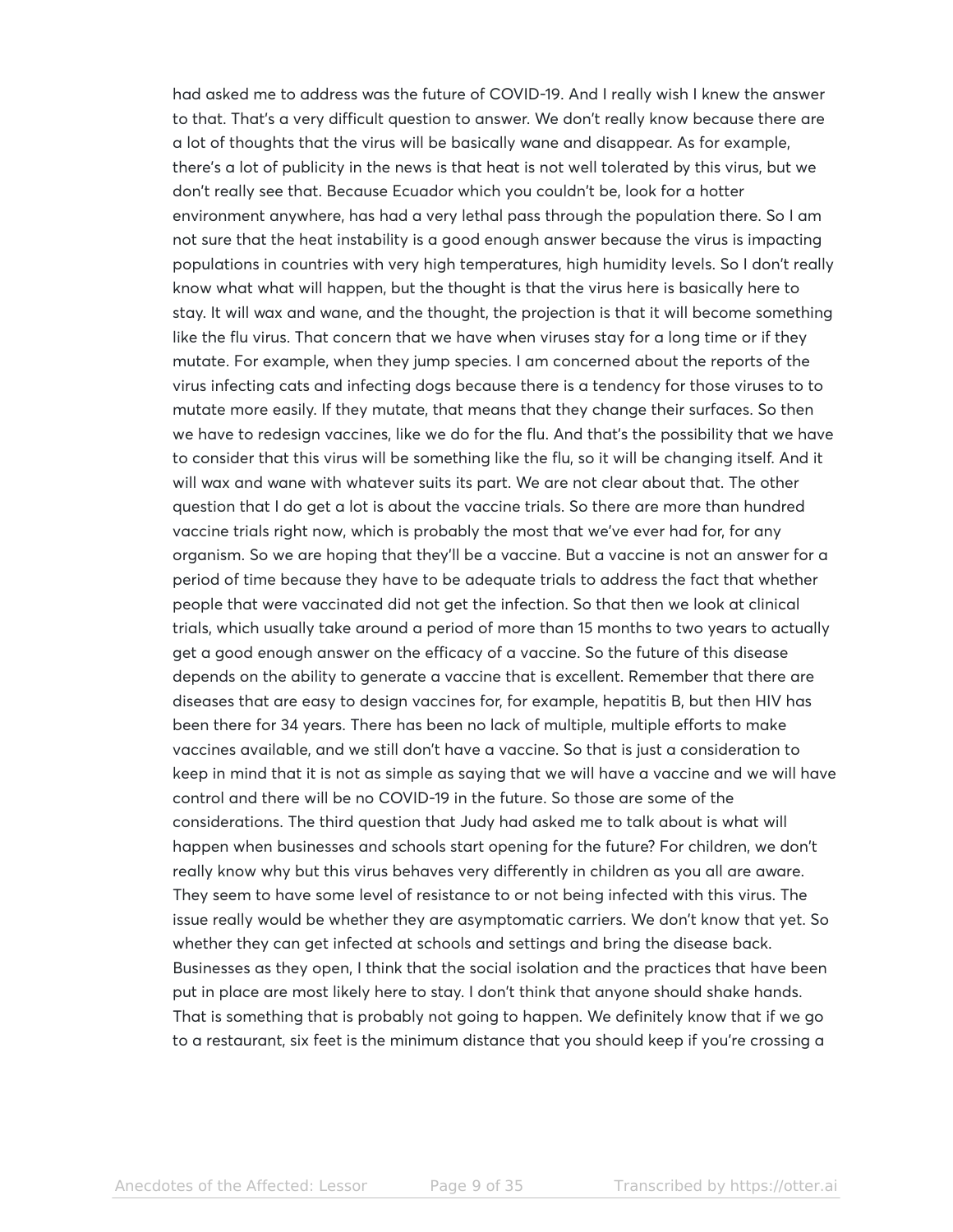runner with all these basketball players that get infected, for example, it's the amount of breath that...when you're breathing hard, you're much more likely to disperse organisms then if you are in walking on a solitary road. So that's a consideration that we must have, that there are certain changes in our lifestyles, with businesses, with going to shopping, with doing all of this, that are probably going to be here for a while to stay till we actually have something in hand that is certain, that nobody can get infected with this disease. This is a very terrible disease and the toll that it's taken is really humongous. So there is a long path ahead. It is not as simple as, as, as the flu, maybe the flu. I mean, maybe the good changes will be that everybody who refuses to get flu vaccines will get flu vaccines. We've had a very low rate even of vaccinating our most vulnerable folks with with the flu vaccine. So I'm hoping that there'll be a good thing in the in the future. We do seem to have some medicines that give us a path of how we will treat this virus. So that's I think, the best news so far. All right. I think that is all I wanted to say.

#### Judy Mark 35:14

Thank you so much, Laveeza, Dr. Bhatti. I have a couple of questions. We have several questions that have come in, one of which I'm going to hold off because executive regional says (cut out)...But I also understand because I've been getting notices that my internet is not working well. So there may be a possibility that our program... (cut out)...as the host so that you can actually have. So for now, I do want to ask one question of both you and Chris, on how if someone in the family gets to test positive for COVID, or person who did, who is served by our center tests positive and they need to go into isolation, how do ... (cut out)... Um, so and particularly housing that has wheelchair accessibility? I don't know if Chris, you know that. Or have heard about any of that.

#### Dr. Laveeza Bhatti 36:38

You're cutting off a bit, Judy. I actually didn't get the whole question. Could you repeat it?

#### Judy Mark 36:47

I'm so sorry. Ed, feel free to chime in. You may have better reception than I do right now. I apologize. We were having very serious issues with our Wifi.

# E

#### Ed Hirtzel 37:04

Certainly. Dr. Bhatti, I believe the question was, let me scroll back up to the... Where can I find information about housing? Oh, sorry. Go ahead, Judy. Okay. I'm going to continue reading the question, Judy, if you could message me in chat if I'm doing something wrong,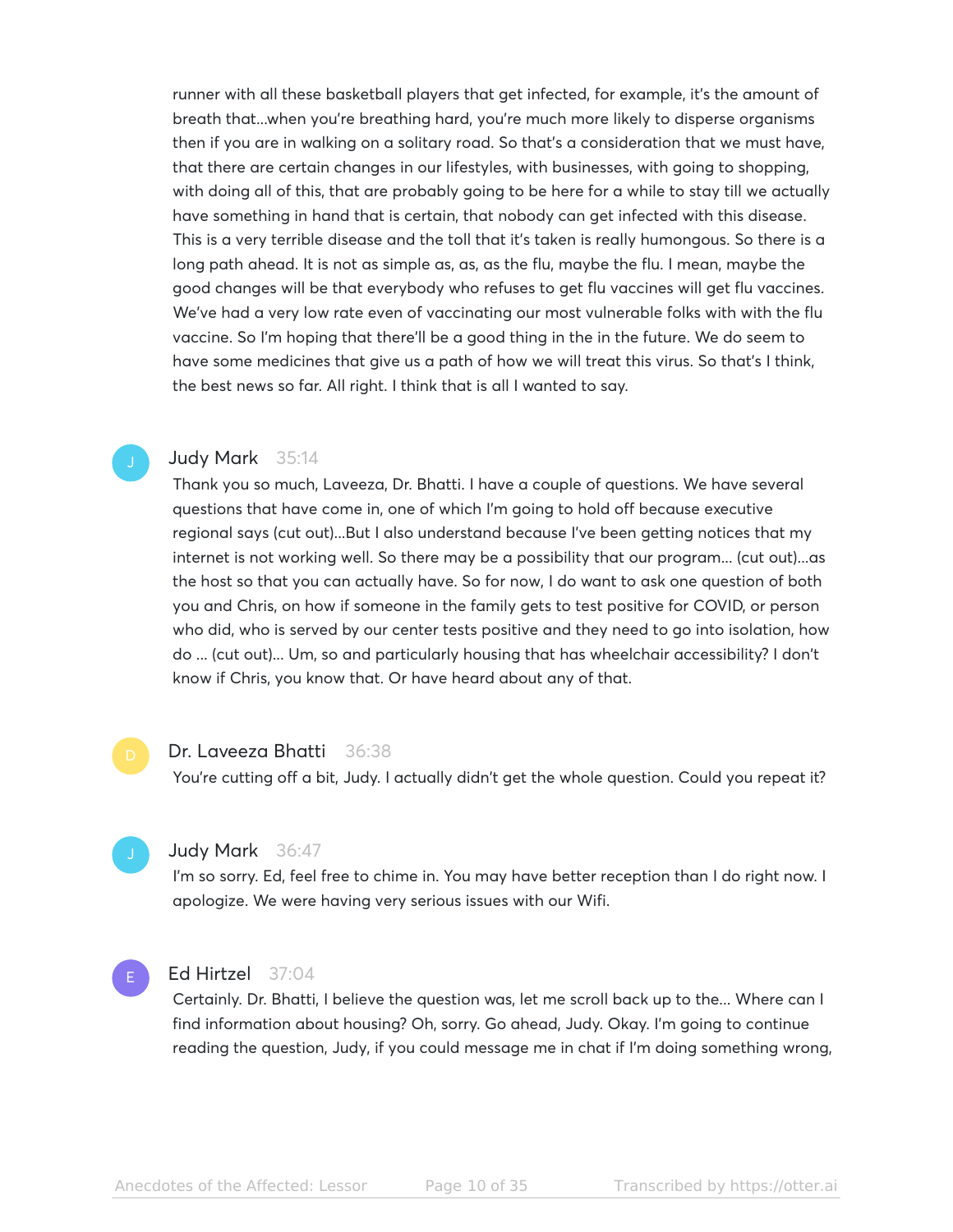so that I will correct course. The question is, where can I find information about housing for those who must be in quarantine and in isolation when in a group home and/or nursing homes, specifically those who need wheelchair accessible housing. And I believe that that question was at both Dr. Bhatti and Chris.

# Dr. Laveeza Bhatti 37:57

I think I'm going to defer to Chris on the answer for that question because the there is a lot of need for... the idea behind isolation really is to keep the person as separate from everybody that they possibly can can be, ideally in a separate place. Even those people that have been in the same house there is a likelihood of spreading the infection in the house. I am not sure that I know of homes or places that have been used for isolation for folks with wheelchairs, that require a wheelchair.

### Ed Hirtzel 38:45

E

Thank you, Dr. Bhatti. Chris, do you have any suggestions for Daniel who asked this question?

# Chris Gephart 38:53

I do. So DDS has worked with all the regional centers across the state. And each regional center is developing what we call surge capacity. So we're identifying homes that may be were in the process of development, are continuing to be developed, or other day programs that can be used for different reasons. So we're trying to work with each regional center to help set up areas that can be used for either people who are positive and need to have somewhere safe to go to isolate for a little while until they're no longer contagious, or for people who even might be displaced for the short term because they've come out of a hospital. They're highly contagious, and they're going back into a residential setting where there's a bunch of other people who maybe are high risk. Every situation is different. As much as possible. The goal is to keep people where they are at home and figure out a way to safely isolate them there. But as Dr. Bhatti said, Sometimes that's not always the safest option. Sometimes there's too many people in the household, there's no way to safely do the isolation in the household. So please reach out to your regional center, I have an entire placement review team at headquarters, and we're helping triage and navigate this stuff. So if there's someone who really needs somewhere safe to go, the regional center will try to look at what they've got. And we have the statewide view as well. So we've had a lot of referrals and requests for assistance coming through our team so far, and so it's definitely a team effort to find the best situation for everybody.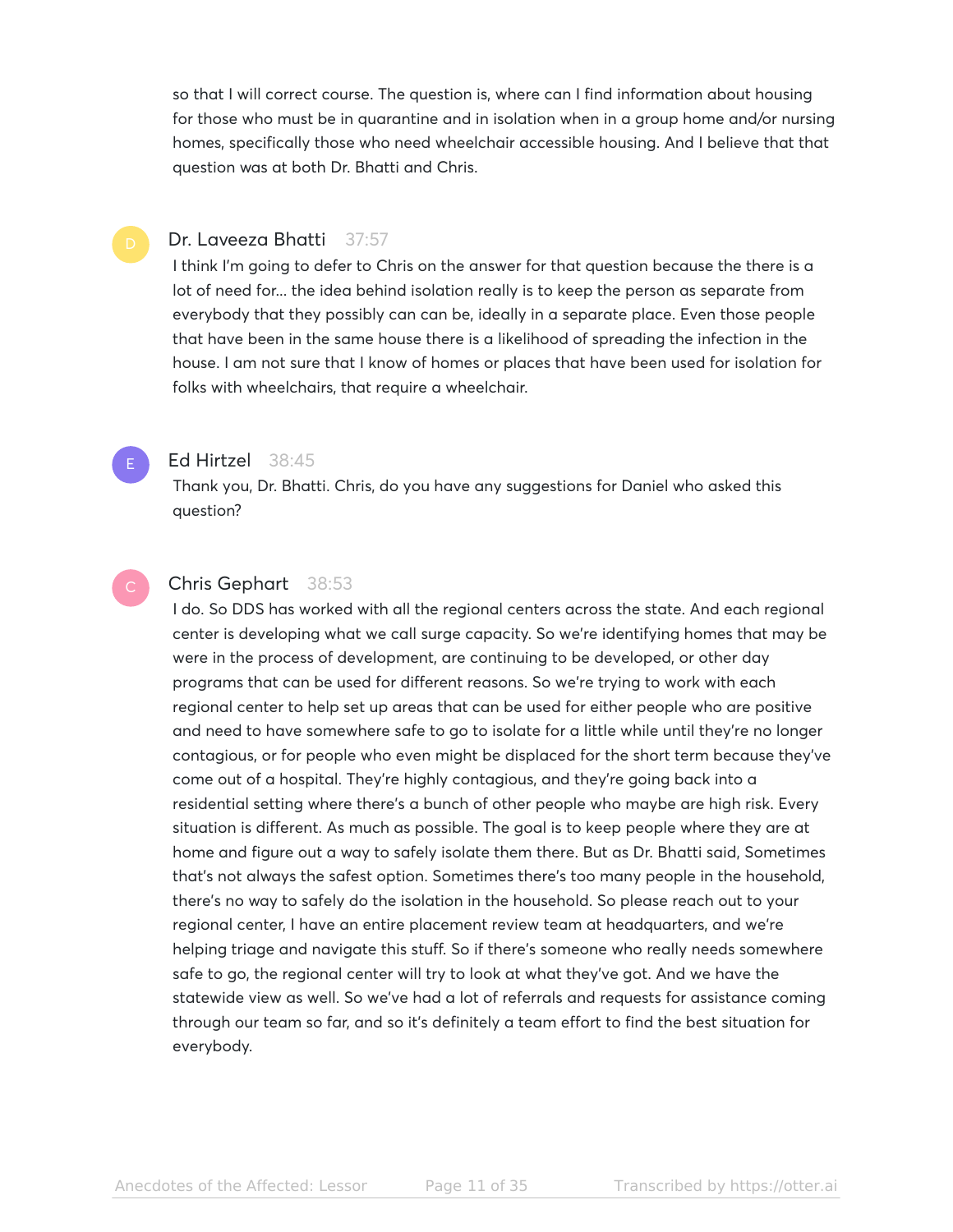

# Ed Hirtzel 40:37

Thank you very much, Chris. Um, I have another question that I'd like to answer really quickly, or, excuse me, to get an answer for really quickly. And I believe this would be best addressed to Dr. Bhatti. Miguel is asking, can a COVID-19 test include antibodies test?

E

R

### Dr. Laveeza Bhatti 40:56

So the two tests are totally distinct. The one test that tests for an active infection is actually a what's called a PCR test. It tests for a living organism. So that actually looks for the genetic material of the virus that is present in the person's body. The ideal site to look for it is in the nasal pharyngeal area. So the nose, the back of the mouth, sometimes you can use the cheek swabs, but the back of the nose is the best. The other test is an antibody test. So for that you need blood. That is a test that you actually get from serum and it tells you if you have antibodies. So the two tests are totally distinct and separate.

#### Ed Hirtzel 41:46

Thank you very much, Dr. Bhatti. Judy, I don't know if you would like to attempt to move on to the next person or if I should try.

#### Judy Mark 41:54

Can you all hear me now? Yes, okay. We are getting a new internet provider next week. I would like to say how much I dislike spectrum. I will just promote that as I really despise them right now and we are changing service providers next week. Okay, we're going to move on to our next speaker. And that is Richard Dier. Richard is the parent of a son, who has had a whole bunch of his supportive living staff test positive and we assume that his son also got sick, who's going to talk to us about how he has had to deal with this, and some of the lessons he's learned. So thank you for joining us, Richard.

#### Richard Dier 42:36

Good afternoon. I'm sorry, I'm so dark. I'm facing the sun and the light inches from my head. Yes, as Judy said, My son is 29 years old. And his actual diagnosis is prenatal exposure, so fetal alcohol syndrome, but he meets qualifications for all five diagnoses for the regional center. And we have a very individual, my situation, in that he lives, essentially alone, supported by staff in a home that I own. I live very nearby, but I don't actually live in the home full time. And it's amazing that I'm not talking here, to talk to you about self determination. Anytime I'm in the room with Judy, it's usually about self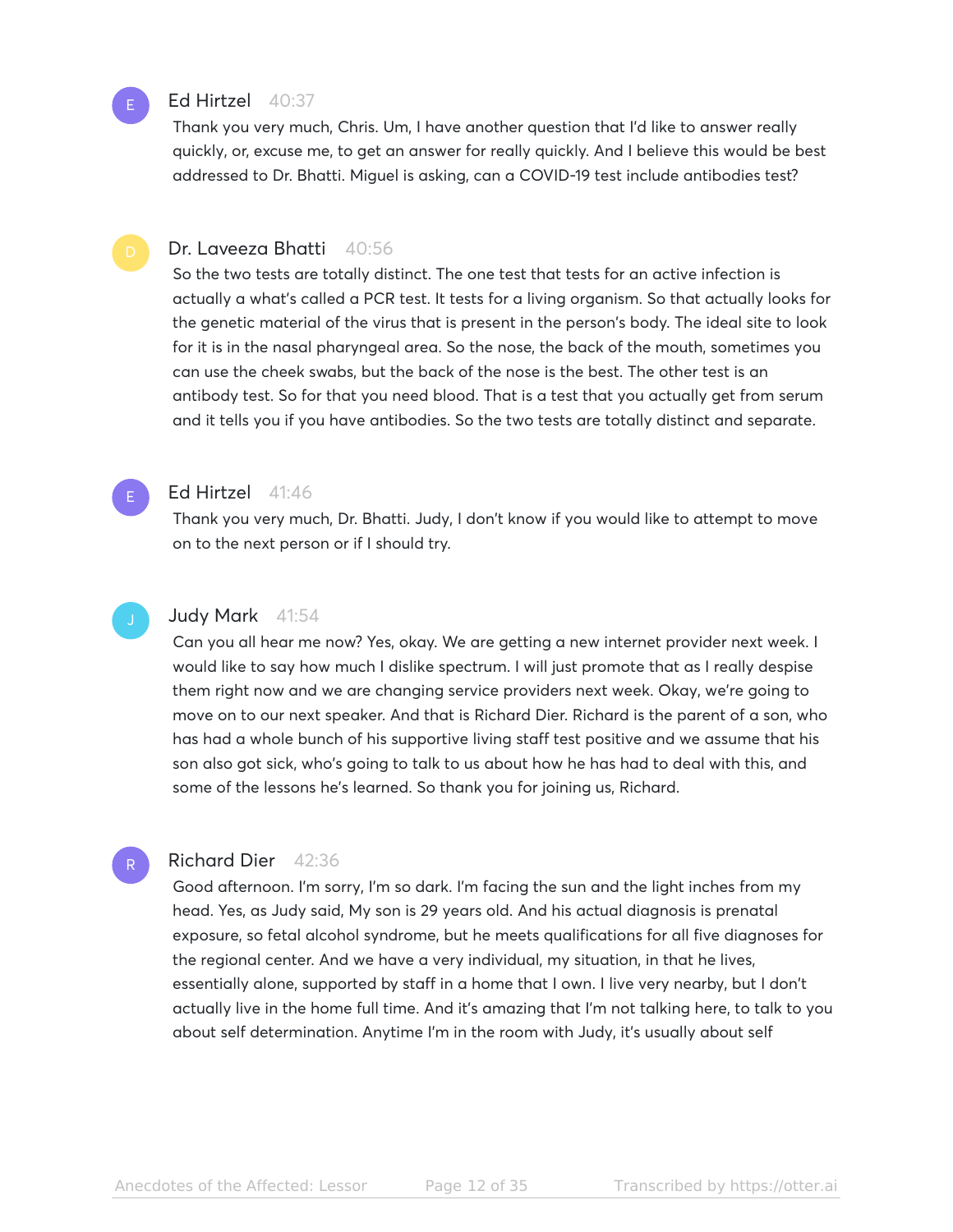determination. But our program, for those of you who know about self determination, actually started the day people started to get sick in self determination. On April 3, we thought we were having our grand opening. And he requires two on one staff 24 seven. So we have a total of 11 staff that are involved in his care. I might have some of these dates wrong because it was so frantic, but I'm pretty sure it was the very first day just barely a month ago that we started in this new model. One staff left home before the end of the shift sick. That was on a Friday, by Saturday, it was quite clear that my son Paul, the only participant in the household, was ill. And other staff were getting ill. By Tuesday, just four days later, Paul had 103 point something fever, and every sign that he had COVID. By that time, we had four out of 11 staff saying they were too sick to come to work, and most of the other staff were afraid to come to work. So we started really brainstorming with my project director who is key in getting this all worked out. She's involved in the scheduling and hiring of staff. And I don't know if she's online, but if you are, if you're online, I want to say thank you to Jill. So by Tuesday, Paul was so obviously sick that no staff could responsibly work. And I'm 67 and I just had a stent put in my heart. So I wasn't really thinking that well, it's a great idea to come live with me. But that was our only option. So he came to live with us for two or three days. And we were really stumbling, like, what do we do? How do I both protect my staff and protect my son and give opportunities to staff who are now getting concerned about losing work? My focus was my son. And then I realized, wait a minute, I'm in self determination, which gives me a lot of freedom. And a quick overview of self determination. It's really operates under a budget rather than service hours. And a real hero stepped up just as we were about to go. I don't know what to do. I was calling my my doctors at Cedars Sinai, quizzing them about should Paul be hospitalized, and then one staff person left his family, packed the suitcase and things around here for the duration. I will be your dedicated staff and I mean dedicated. He didn't see his family. He learned how to use grub hub. And for 14 days, he alone, plus some visits from me. It kind of felt like we were at two parallel isolations that were, I could drive to my son's house and give him a break. But I didn't go anywhere else. But we really didn't know what to do. Because we were very disconnected. We don't have a vendor. It was extremely easy to make the service change from from having five people work shifts for the full day to have one person work 24 seven. Fortunately, our budget was sufficient to allow all the overtime involved in that to be paid. And we had this one staff person work with us. But I began to feel like I'm not connected to anything. I don't have a vendor to call there's no vendor rules. I reached out out to the regional center, we got permission to make this change, it was almost too easy. I almost said, well, that can't be that easy. I can just switch everything around like this. But that did happen. So I started looking for guidance, as we saw by about a week later that people were still getting sick that had been exposed. We had five people tested positive, one person had an inconclusive test, and one person that had symptoms never got tested. So we had a pretty good dose in our staff. But I don't know if we've ever reported anything to public health. I sent a special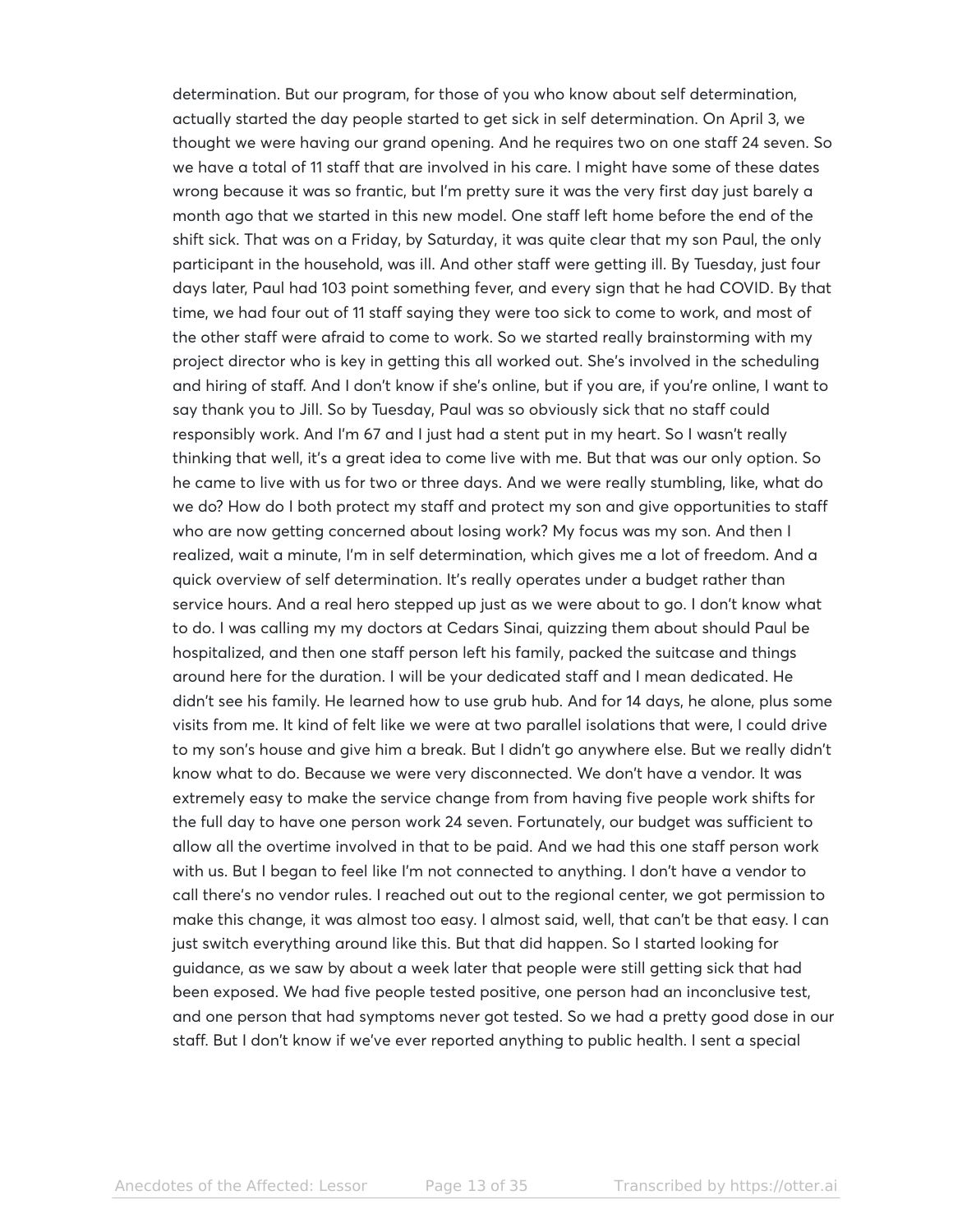incident report to the regional center. But when I took my son to get tested, he has such a strong gag reflex that he couldn't take the nasal test. So his test came back negative. And none of us are buying that that's true. So I'm going to, one of the things I'm going to be trying to figure out is how can we make sure that whatever information or guidance we can get from public health is achieved. Because we're not, I don't know that we're connected, since he was never never tested positive, so he may not be being followed. Our biggest amendments were when we started to feel like we were getting past this, was like, how do we protect staff to come back? What facilities are like us? And how can we get staff who still want to be tested, get them tested. And so we looked up and found out that our staff are classified as public health employees, but in the directions and how to get tested. It said, talk to your department head, and we don't have a department head. I don't even know what that would be. Maybe getting Chris's email will help us in terms of that. If we come back to this. And then we had questions about what kind of equipment do we need? Do we need to wear masks in the house? Once everyone has gone through their isolation. My son won't wear a mask. So we finally found some guidelines, important guidelines from Los Angeles County Health for congregate living facilities. And they talked a lot about the issues related to what to do about staff that are sick when they can come back. We don't really have congregate participants with we still have a congregate living facility because when we're working back like we are now we're almost full back to speed. There's at least 13 people coming in and out that are helping. So one of our concerns was how do we, what are our rules? So I don't know I can't show you my screen thing. I don't know if you can see this. We came up with this one sheet page where we read, very detailed, but not that difficult language but the language from the congregate living facilities, and broke it down for our house. So they were having a little bit of fun. My son loves trains. So we're calling our project, this big new self determination project with a pretty good budget and lots of good help. We're calling it base station Gledhill. Gledhill is the name of our street. And so our slogan is base station Gledhill. Paul can go anywhere from here and he loves trains. So our document here says, here's our, all of our crew guidelines. It's based on mutual benefit, shared safety, and public health. And we've broken it down into simple language that even my son could use. And now these are all over the house. I do hope that you can see this little logo that we have here in the notes, I don't know if you can see that or not, the drawing of the conductor station master saying we're open, but he's wearing a mask and yellow gloves.

#### Judy Mark 50:51

So Richard, maybe we um, I can have you email that to me, and then we can get it up on our website.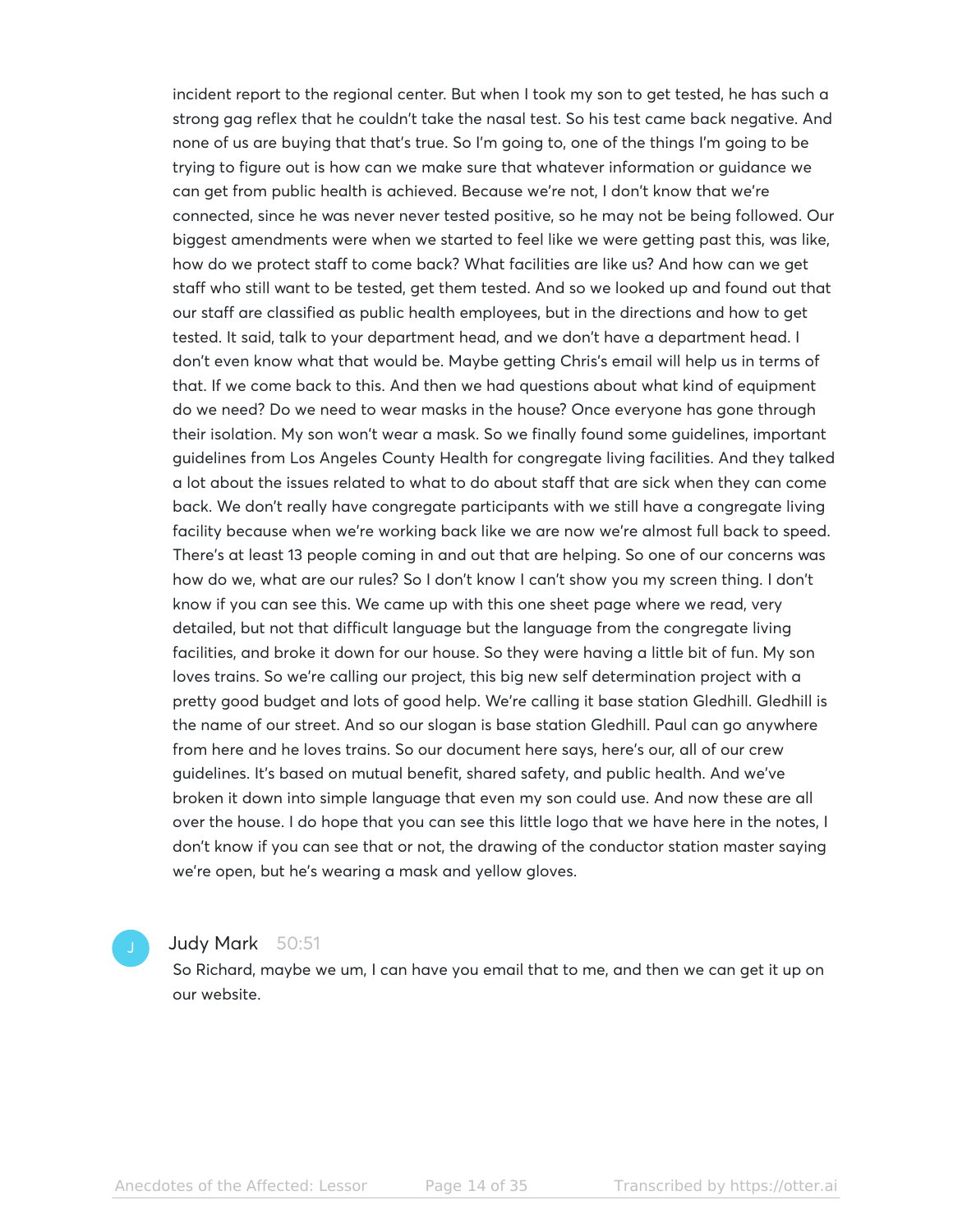# Richard Dier 50:57

Of course. It's very specific to him. I think it may have some language as an example. Because we don't have a nurse. So for example, we were thinking should our all of our staff get tested before they come back and then we weren't eligible to be tested. And we understood that a test that was four or five days old didn't really mean you're healthy. So we focused on being sure that each of the staff person self certified that they had completed either isolation or quarantine that they were required to do before they came back. They also made a commitment to take their temperature 12 hours before every shift, and during the shift and to do the simple things of washing hands and cleaning surfaces and monitoring their own symptoms. We had for a while, we had some pretty strong feelings amongst the staff, that whoever came to work sick really caused all this. So I think it increased our awareness of not being a hero and coming to work when you're ill. But it turned out just as was mentioned before, that the staff that probably had the COVID and brought it to work and shared it, worked in nursing homes. And so they had a much greater exposure. All the rest of our staff are direct service providers, and maybe they work with one another person or just one or two. So I want to thank the regional center for the flexibility. But we have not been able to really figure out how to get personal protective equipment. We think we need more masks than we have, we're not sure what kinds of masks. We knew that if Paul had to be cared for when he was ill. We need different protective equipment than we do now. But we also know that just because we've gone through this one, doesn't mean we won't go through it again. And, you know, I've tested negative I actually think I had the virus when I went to Seattle in January, came back very sick, but no one was thinking about it yet. So I'm going to get that antibody test, they really don't know what significance that'll have, except maybe it's interesting to know if I had it or not. It doesn't really give me any, any extra protection. So that's our story is that, our most difficult things were how to come up with a care plan. When we had so many people, that again, they were half sick and half afraid to come back to work. And then we had this hero, who by the way, did not get sick. He worked 14 days with my son in a row, and packed a suitcase and went back home. And that's a hero story. I'm not sure he wants to be talked about. I've nominated him for COVID hero. I'm not sure his family appreciated it, but it worked out well for everybody. So I encourage you to look at the public health guidelines for common good facilities, it's probably most similar to the people that are in supported living. They're not in like, we're not in a licensed home. We're technically not supported living, but it's a very much, very much the same model. We don't have a nurse. So one of our things was people were saying, Well, what? What is the fever? What has my temperature gotta be before I stay home? And so we didn't know, we went on website and found that CDC says a temperature of 100.3 is a fever. So we're using that. If you're 100.3 or above, you don't come to work, if it's between 98.6 and that temperature, maybe you give us a call, we think about it together. But we don't really have a boss or an agency director. It's very informal, which was how we could do what we

R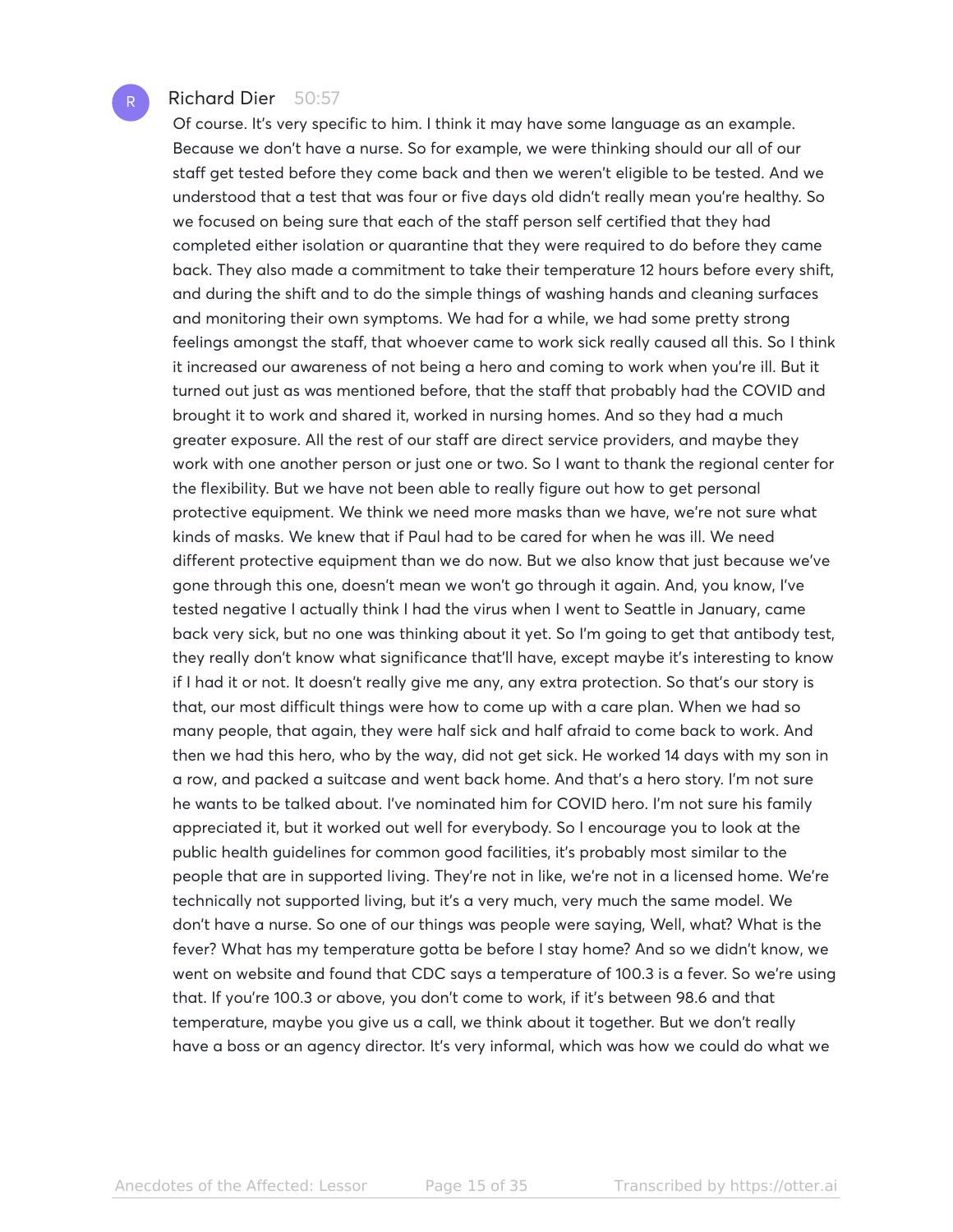wanted to do. But it also left us feeling not terribly connected to like, what are the rules for an agency or what's the, who's our department director that can arrange testing for us? But anyway, I think that I've taken up my time, but our lessons learned were to have a better plan on what to do, both to prevent the exposures, better agreements amongst our staff about their responsibilities both to themselves and to their consumer, and also to have the right equipment. We're waiting for a contactless thermometer because we just don't know how people will be willing to take their temperature with a shared one. They're hard to find, but I think it's coming tomorrow from wherever we found it. So we'll be doing that. Paul is well. We were afraid that one person probably couldn't contain him because he does take two on one because of his behaviors. But during the time that he was sick, he didn't really have this spirit back. Yesterday, he started to get mad and want to, he said, Take me to a hotel, and that's when I knew. Oh, Paul's back. He's over this at least this shot through it. So we'll have hope that won't happen again. Thank you, Judy, for arranging this. And I've taken a lot of notes from the first two speakers, and I'll probably have some questions.

# Judy Mark 56:08

Thank you. That was really, we're so happy that everybody's okay. And I do believe that that staff member is a hero. And there are a lot of heroes out there and our next speaker Jacquie Dillard-Foss employs a lot of those heroes, works in a coalition of supported living agencies that employ a lot of those heroes, and she's a hero herself. So thank you for joining us. Jacquie Dillard-Foss who's the head of the California suppored living network. Thank you, Jacquie.

### Jacquie Dillard-Foss 56:38

I'm on the board. Mark Melanzane is the executive director, so I was listening to your story and I was thinking about all the lessons learned. And I'm going man, the list gets longer and longer. I think one of the first things you know I have, we work with a lot of folks that are very medically fragile, so they're already of concern. And so I'm fortunate in that we have Dr. Ruth Meyers, who works with us. So she started off and she shared a lot of her information. And we started off with knowing who are the folks that we know if they contracted the virus, it would be severe to deadly. So he wanted to know that critical list. And so right away, we figured out what those folks were. And we began taking temperatures twice a day, because we wanted to know, those are signs and symptoms. The other thing that I have, everybody has, for those critical houses is a pulse oximeter. Your pulse oximeter will tell you if your pulse falls below and I'm sure the doctor will tell you 94, those are when we're going to get, we're going to have emergency. So if you don't have a nice handy dandy pulse oximeter, those are critical to know because the one story I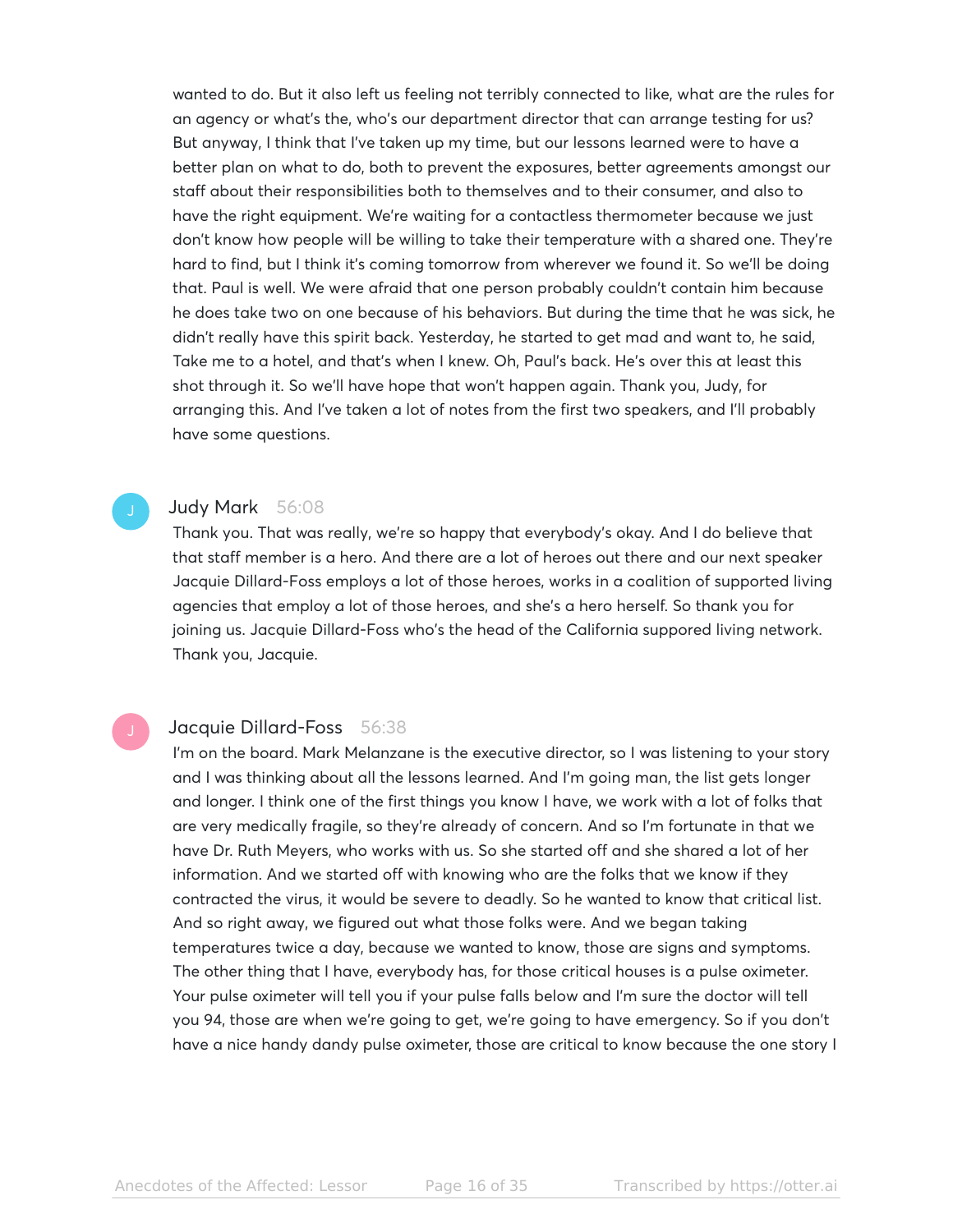wanted to share with you before I get into some of the other things is one of the ladies we support. Her name is Suzanne, she's 75 years old, she's deaf, she uses a C Pap, she has asthma, everything that would be in that critical category that was Suzanne. So the staff were really focused focused in on watching and tracking her, like they're doing a lot of our folks that have, that are pretty medically frail. They started to notice her temperature and her breathing was a little bit off. And we were always concerned. So we had told that each staff to have a go bag and the go bag would be all those things would be important for the person. Because if they got admitted, we don't know if we would be able to go with them. So Suzanne being deaf, she has limited sign language, how are we going to make sure she had the tools if she went into the hospital, so one was being able to have an iPad in case she had to FaceTime with her staff. So that to go back had all of our medical information. Plus, Lori Shepard had shared that guide about writing the things, what's really important to know about that person? What are the things that you need to know like Suzanne hates the word no, what would you do instead? So the staff started watching and seeing her temp go up. And we became very concerned with that temperature rising and we said look, let's get her to the doctor. The doctor went immediately he brought her in and did a COVID-19 test immediately, which was great, instead of us going through a lot of processes, but the next thing we did was working with Ruth, we did the exact same thing as what Ed was talking about. We had a staff who said, I'll stay until we get the test back, and I'll be the one that will stay in the house for the whole weekend. But there were three other staff members, we weren't going to have them work with anyone else. So those three staff members were reassigned to go home, their place to go to was home. So those staff went home and we made sure they got paid, because that's a big deal. You're losing those hours and if you're already have direct support professionals who are the heroes getting paid what they paid, they get paid now. So when they went home, she stayed with them. We already had staff, I'm fortunate Alta California Regional Center has been giving us the N 95 mask. So for those that were already very medically fragile, we knew that more than likely, the direct support professional would be the one that would bring the virus into the home. They would be the one because they're the ones going out and all over the place. And so those direct support professionals in that home were wearing those N-95 which are really difficult to where. We followed the CDC guidelines on reuse. Because there's a whole process you can only store it in a brown paper bag, to resanitize it, you bake it for four minutes at 140 degrees. So there's all these things you have to do with a mask to resanitize it and the staff were doing that and really being diligent. She got tested, we waited and waited and kept our fingers crossed and fortunately she tested negative. We had so that was the first case of what we were dealing with. We also had at the very get go here locally, Pride Madison before the closures happen, 140 people with developmental disabilities and one person tested positive. One of the people we had that were supported there became one of the exposed potentially. We had another staff that stepped up another hero that said, I'm just going to stay in the house, we're going to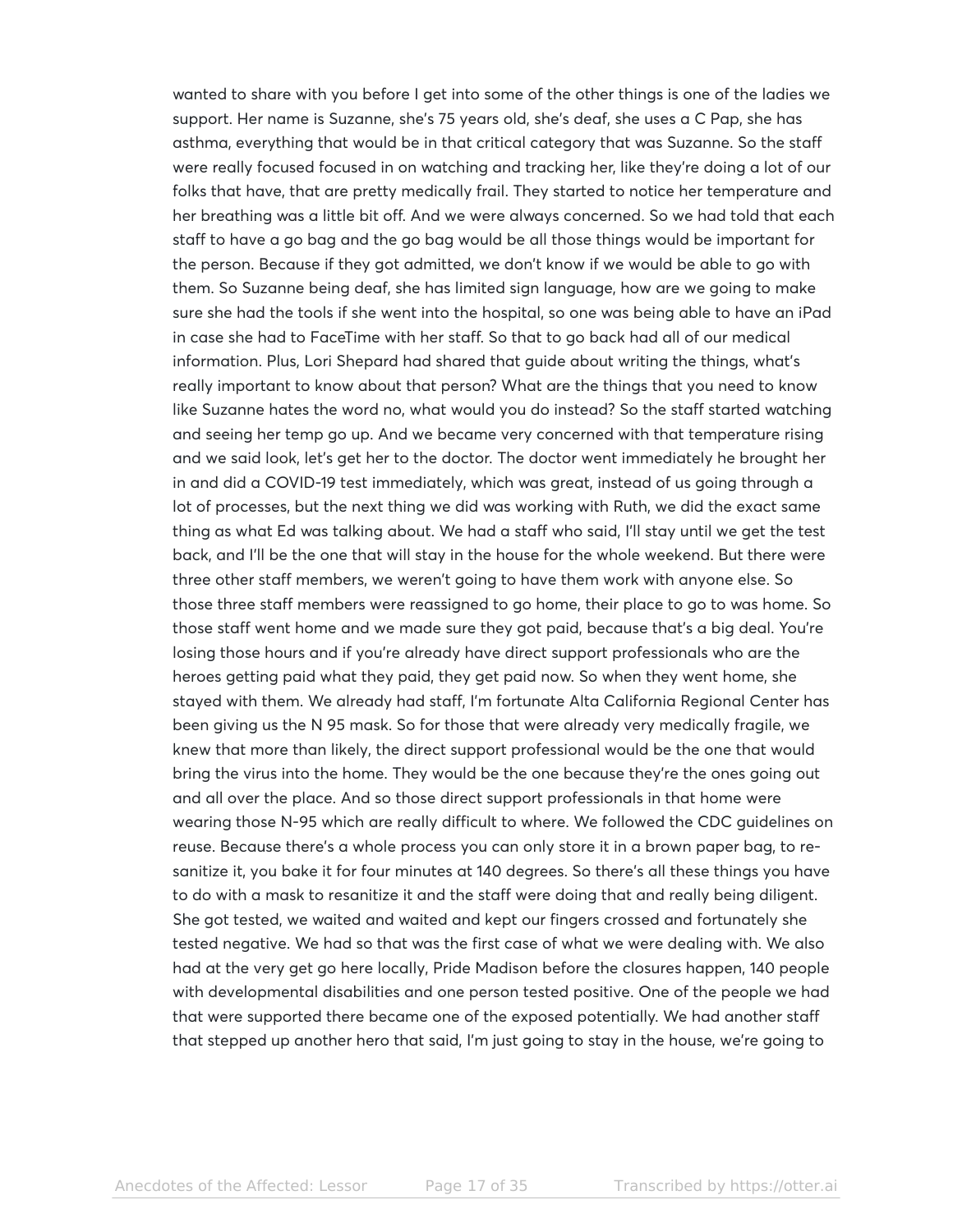close and that was before any testing. So they stayed locked in that house for 14 days together, food was delivered. All the supplies were given the protections were given. But I think what the what you see with the provider community, depending on the county, you're in, what you get, depending on the regional center, what supplies you'll get. So some regional centers are being really good with saying we need those N95 masks that became available. Some regional centers want to keep them only for the licensed group home so we didn't fit that category. So you, depending, providers will call the network and say we can't get those masks for those folks that we know are very medically fragile. Because what I've come to realize in all of this is I'm not sure if people understand the complexity of people with developmental disabilities being served by the regional center system in supported living. They don't know that we have people that are on ventilators, on G tubes, on J tubes. And they're just as they are just as significantly medically fragile as someone in a licensed care home. So I think that was an awareness the network made. I think the providers are going out there. I think I talked to a lot of CSLM providers, and most of them said they feel like they're in a non stop version of The Hunger Games, which is how when are we going to find the sanitizer? When can we find the mask? When can we find the gloves, so you're always out there scattered everywhere to get anything you can get My office is no longer an office. It's the Amazon fulfillment center. So I can make sure my staff get their needs met. So you would hear for a lot of providers, we send little texts back and forth about, you know, who's out there who's going to be the tribute today to go out and find the sources they can get. So although it's funny, but it's funny sad and going, you can't, you can't get what you need to protect the people you support. You can't get what you need to protect your employees. And you have to be the one to do it. And then you're going to hope, which we're all hoping for, will we get funded for spending all the money we need to do the right thing. So that's a whole nother conversation providers are dealing with it, going we're just taking care of the immediate problem. But on the back end, there's these layers of, of trying to deal with, what do you do with the three staff that I just put on the schedule that I'm paying for? Well, let's hope that I can get funded for it. Probably not. But I'm going to hope that I'm going to do the right thing. So I think we know to take your temperatures. We know that our direct support professionals, I will tell you, across my agency, I employ 600 people, my direct support professionals, they are not calling out, they are showing up. The thing that we do have is that if you have any signs of sickness, we don't care if you have a sniffle or cough or anything, stay home, just stay home. They call HR, and we just have them and that seems to be common across the board for all providers, because we know we cannot get these direct support professionals tested because they don't fit the category. Some counties have project baseline. Project baseline is allowed for those drive through testings. So for the counties who do check out project baseline. I know that a provider in San Diego had several staff test positive and when that happens, she sends the team home. And she's again paying for the staff to stay home to make sure they get to the period so the staff don't lose wages. And then we're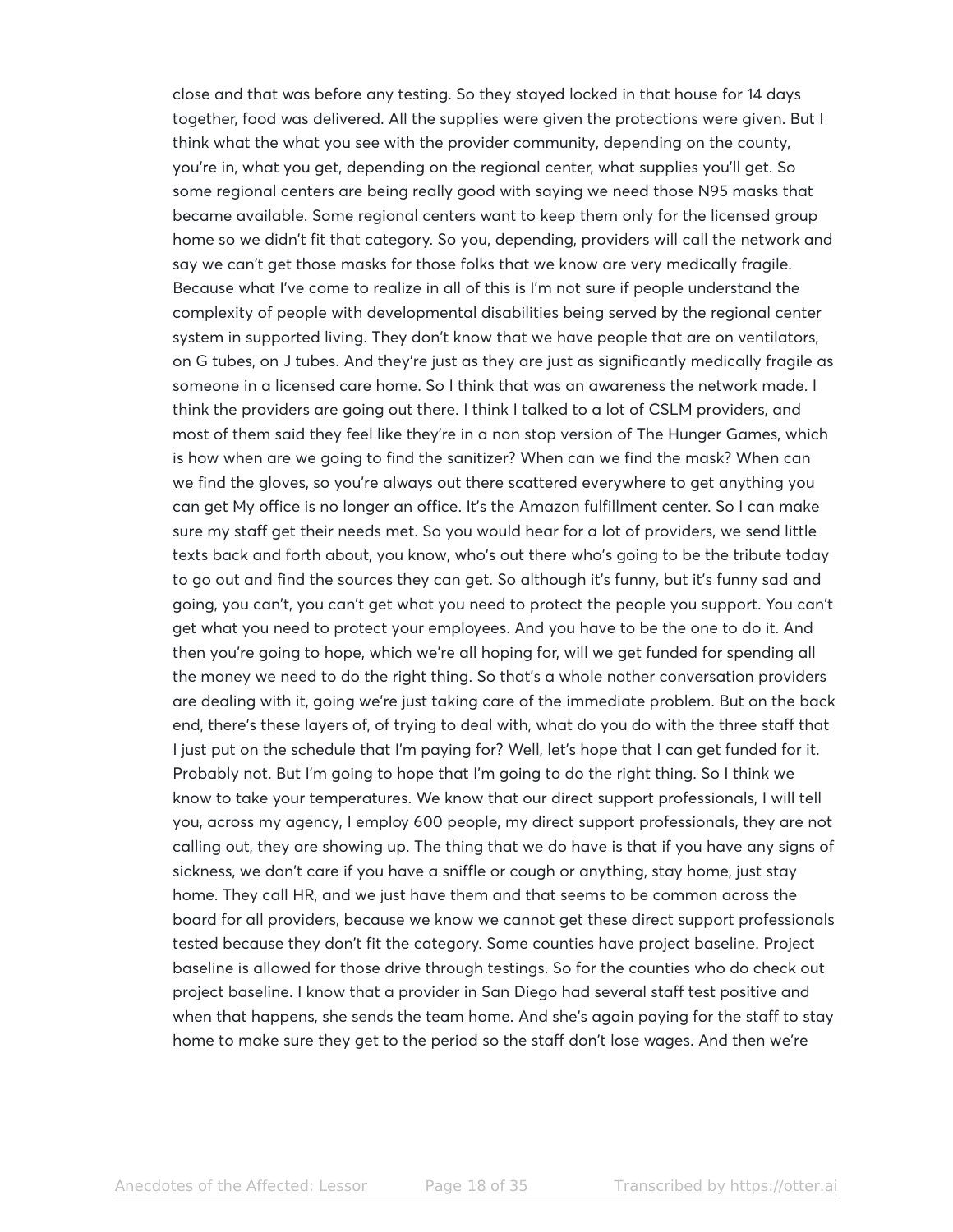going to fight on our side to hope for funding. She's had people that she supports test positive. And the same thing happened. The staff said, I'll stay with them. I'll stay in the home. I'll surround them with support, and they do all the right thing. I just think that over this time of fortunately having a doctor to work with us, but finding those thermometers, you're right, they actually have, I was gonna tell Ed, they have what's called a smart thermometer, which means when you take the test, it'll download into your phone and you'll know the staff temperature. So if you ever want to be. We're slightly OCD. We're a little OCD group before this. Now, it's like you have a cough you have a sniffle. What's wrong? Is your nose red? What's happening? Because our whole world 24 seven is surrounded by the fear of COVID-19, of the unknown, reading the CDC site, they keep updating it. The antibody test is a good idea. It's not a good, you know, I heard the doctor talking I'm going yeah, that is dosen't tell you if had the virus, so what happens if a person who had the virus. Is the second go around going to be worse because you heard about the Italian doctors. So I've told people to stop watching the news, because the news will make us all crazy. And when does this end? I think the other part of this is figuring out how long are we in this for how long do we get to be afraid and worried and scared? How long do the direct support professionals live in this isolated world? For folks with complex behavioral needs, this is rough, it's rough across the state. They are having as it went, the first week was okay, the second week, it's now into May. We're going into may tomorrow, and the weather's nice, and we're telling them to socially isolate, which I think Mark Melanzane of the network said we need to start using the appropriate word for folks, and say physical distancing. Because I think social isolation feels like a heavy word. But if we talk about this physical distancing. And that's kind of the sign American Sign Language. We have had to do a lot of training, lots and lots of training, a lot of education, being there for your direct support professionals, being there for the people you support. And the other thing I was, I talked to a lot of the folks because they know their staff are worried how much are we letting those we support know what is this all about? What is what is COVID-19? Because they see it, they know we're talking about it. And some of the people are afraid. They are scared of whatever that is. So I don't know I haven't had had someone test positive. I had a lot of people exposed, a lot of people tested. I saw the data from DDS which said 13 people in supported living services statewide out of 9000 have tested positive, which I think is pretty extraordinary for what this system is doing. In our world. But I, I do wish at times that there was better coordination and clarity between the 21 regional centers, so that we could all figure out pieces of a puzzle. The bureaucracy is the least of my, is the last thing I want to deal with. But it's the thing I deal with every single day. So I think those are lessons of the direct support professionals if asked, step up, give them the protections, give them their gloves, give them their mask, do what you have to do to make them feel safer, the more you help them feel safe, and have them heard, the better they're going to do with what they're being confronted with. I just think as the network and as a provider, I wish that I knew what the rest of 2020 was gonna look like.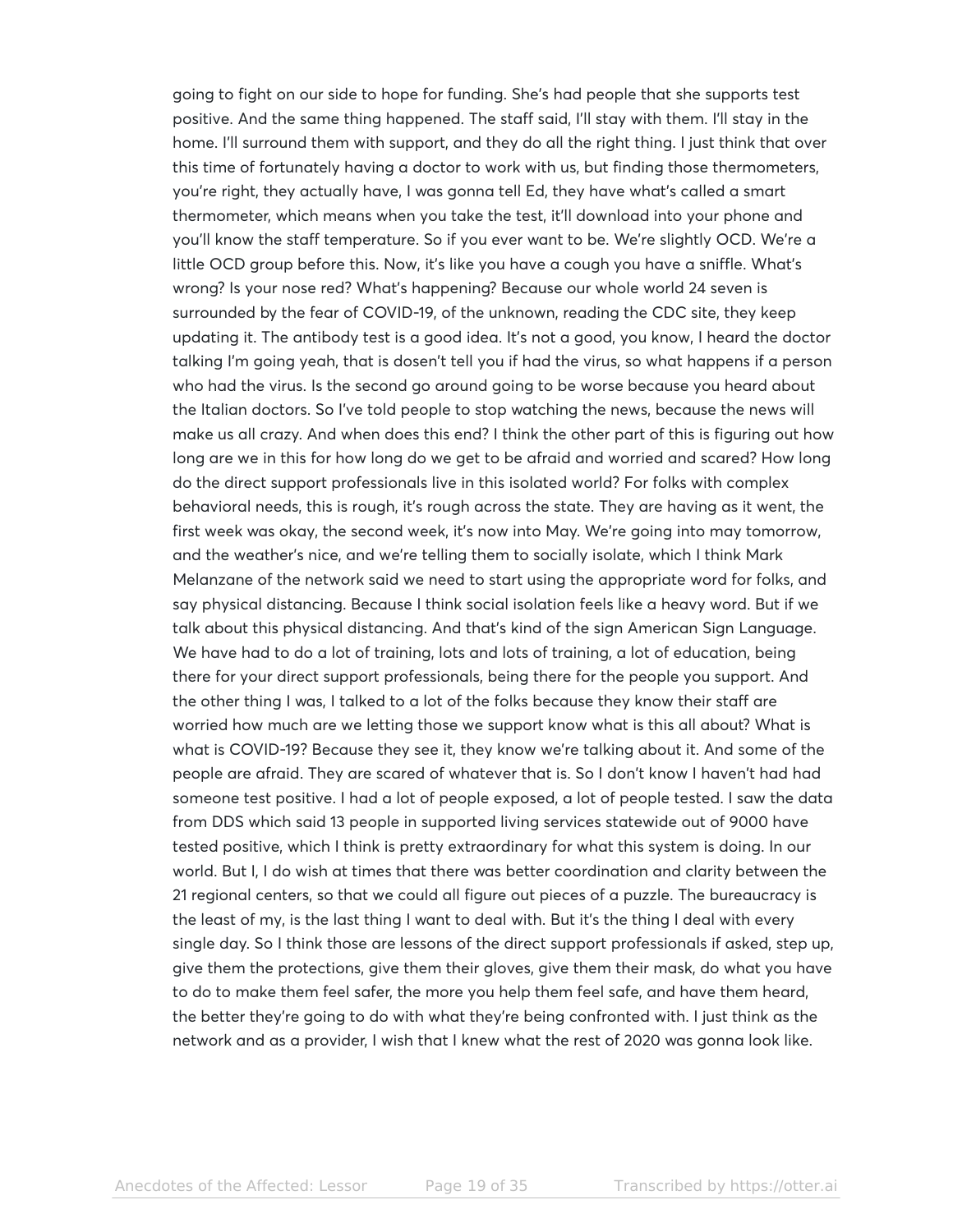And I think we're all in that same game of going. The doctor who was talking going, we're not there. This isn't going to end soon. So we need to start having a talk with folks and the teams about how long are we in this? And what is this new normal look like? And what happens? What happens when, when it's June and July and August? How long are we going to be? And what happens when the governor lifts, lifts restrictions? And they say, the most vulnerable are the last to come out of this? But what does that look like? How do we start doing those things? But I think the same thing Ed said it's the same thing most providers are doing is you just lock in, tighten down, down, I would just say, take your temperature, get your pulse oximeters and have masks of whatever kind you can have, even if it's cloth mask. It helps people feel like you're listening and securing and helping them feel safe. And yeah. I want to have more answers, Judy, but I don't have a bunch of answers, but that's what I got.

# Judy Mark 1:09:58

You were very helpfu Jacquie so appreciate it. We have a number of questions that have come in. I just want to get through the rest of the speakers and leave enough time for that. So stay tuned, everybody. So our next speaker is actually sitting right next to me. Here she is. I'm going to move, so because we had all these problems with the internet in my household and I really hope it is currently working. But we have taken her from a different room to share my computer so at this point only one device is actually on our internet right now. The reason why we have Mackenzie Bath speaking today is because she is my son's support staff. And about three and a half, three weeks ago today, three weeks ago today she woke up in the morning, feeling like she had a cold and she'll tell you more, but bottom line is she tested positive for COVID. And she has a lot of lessons learned. And we in our family have a lot of lessons learned from that. So I'm going to move the computer over so that you can hear but everybody's good is the bottom line. Okay, go ahead.

#### Mackenzie Bath 1:11:13

Hello. All right. So hi, my name is Mackenzie. She introduced me rather well. So yeah, on Thursday, April 2, so that was so long ago now, but that was when I started to feel sick. It was just a sore throat. And then I got a stuffy nose and it felt like any other cold I'd ever gotten, so I honestly didn't think much of it. Um, I got a few chills the next day and I was like, all right, it's gonna be fine. I didn't have a thermometer and at that point, you couldn't buy them. So I had no way to like find out if I had a fever. But then, by that Friday night. It was very painful. And you know, then I called my parents and they were like, what are you doing go to the hospital. So I drove myself to urgent care and in hindsight, I probably should have gone to get tested as soon as my symptoms started. But it honestly didn't seem possible that it would be Coronavirus. I hadn't had contact with that many

Anecdotes of the Affected: Lessor Learning Page 20 of 35 Transcribed by https://otter.ai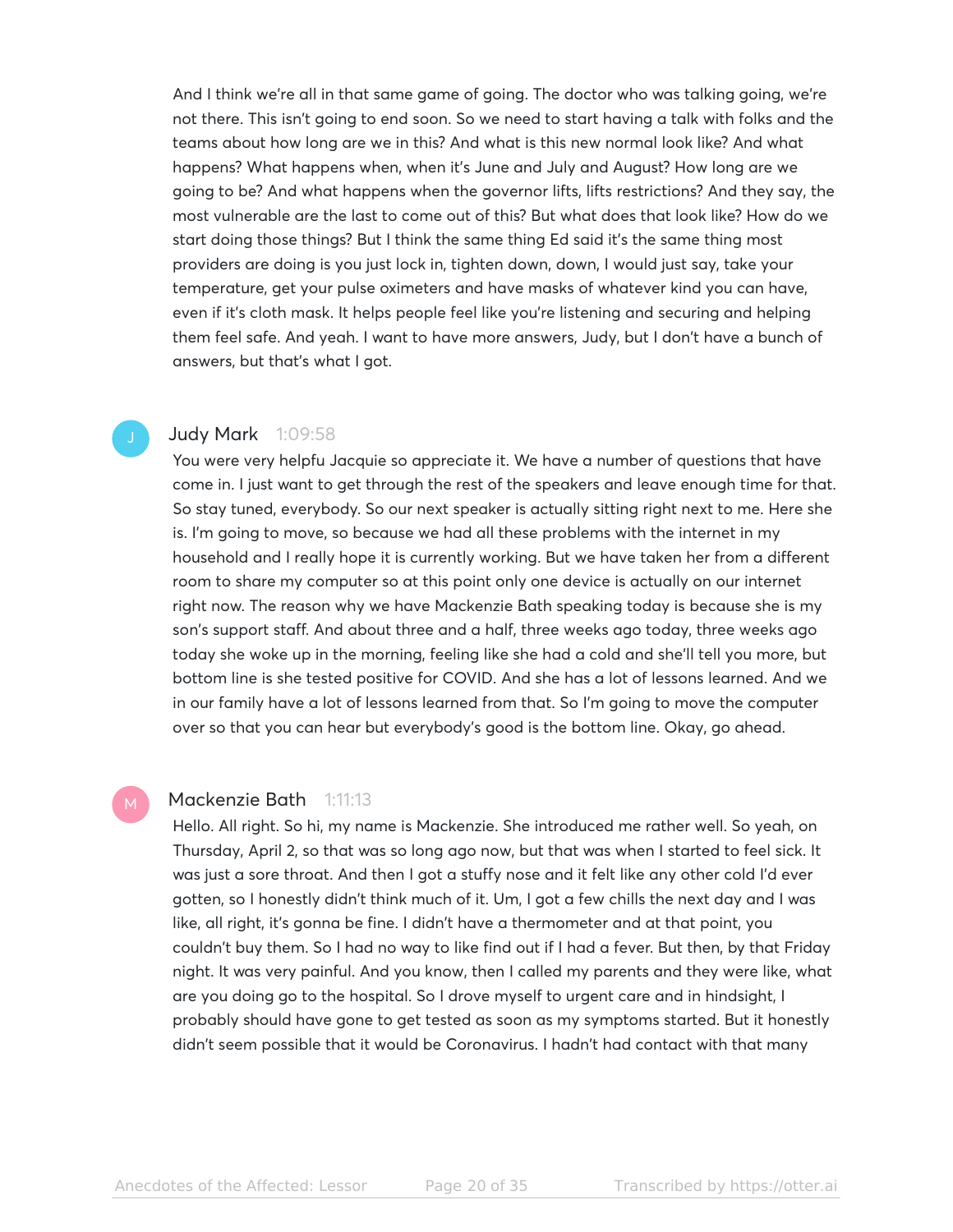people, I hadn't gone out. My roommate had been sick the week before, but he had assured me it was a simple cold with a wet cough. Now we're pretty sure that that was Coronavirus, and it just didn't hit him very hard. Um, and so, yeah, then I went to the hospital, which was a ghost town, it was a super crazy place that. It was I mean, it was at night, and the whole like parking garage was empty, and you can't go into the building. They have a tent out front and you walk up and they're like, here's your mask here, your gloves. Here's your forms. Go sit over there. And a few minutes later, a nurse in like full hazmat gear led me around the building to a courtyard which had another tent and one more nurse. Um, they they sat me down, they did some tests, they asked me some questions and they eventually gave me the COVID test which is I'm sure you've heard by now is miserable. Yeah, they stuck something up both of my nostrils each one twice. So it was, it was horrible. Um, but at least I did it. And then while I was there, they were like, okay, you don't have the flu. And then they're like, but you do have tonsillitis. My tonsillitis they said could have been caused by COVID, which it was. And then when they were like, Alright, so we've tested you for COVID and you can go home. Here's a note that says don't go to work for the next three days and like pick up some antibiotics. The entire hospital experience was pretty scary and post-apocalyptic. I called my mom pretty much the whole time. So I could always be talking to somebody and the nurses were really cool about that. They were really like, yes, we understand you want to be talking to your parents and you want someone to be comforting you. So that was really nice. And it's a lot though, if you get sick, like if you don't need to be tested, I'm not sure you necessarily should. And you don't need to take that advice from me. But now, but if you do, you know if you are going to go get tested, make sure you do have support because it is kind of freaky, to be in anywhere near hospitals nowadays. The next few days after that were kind of just a haze. Because you know, I spent \$20 on a bottle of Tylenol at CVS, that was fun. So I'm rationing my Tylenol to try to get me through, my ears, my throat and my nose were constantly in pain and I could barely move. My body aches were so bad. I had already taken time off of work at that point, because Josh's sister, Judy's daughter, Emma, had been in Madrid and was in her self isolation, just as a precaution. I was like, I'm gonna not go in until she's done with that. And then I was in for two days and then got sick myself. So I felt horrible because of the sickness. But I also really felt horrible that Josh might not be able to fully understand why I wasn't there. And, like the unknown timeline of the virus, and the lockdown is already really stressful for everyone and especially for people with disabilities. And so that was tough that I felt like I was adding to his stress about this time. And so when I was sick after a few days of antibiotics, the tonsillitis pain went away. And like I finally was able to, like, have enough energy to take a shower. I was really lucky my parents drove. My dad drove all the way from San Diego up to LA to like drop something off at my front door. So they gave me some food and they gave me some more Tylenol. And that saved me. Cooking during that time would have been absolutely impossible. I had zero energy. So the first week was miserable. I was alone scared and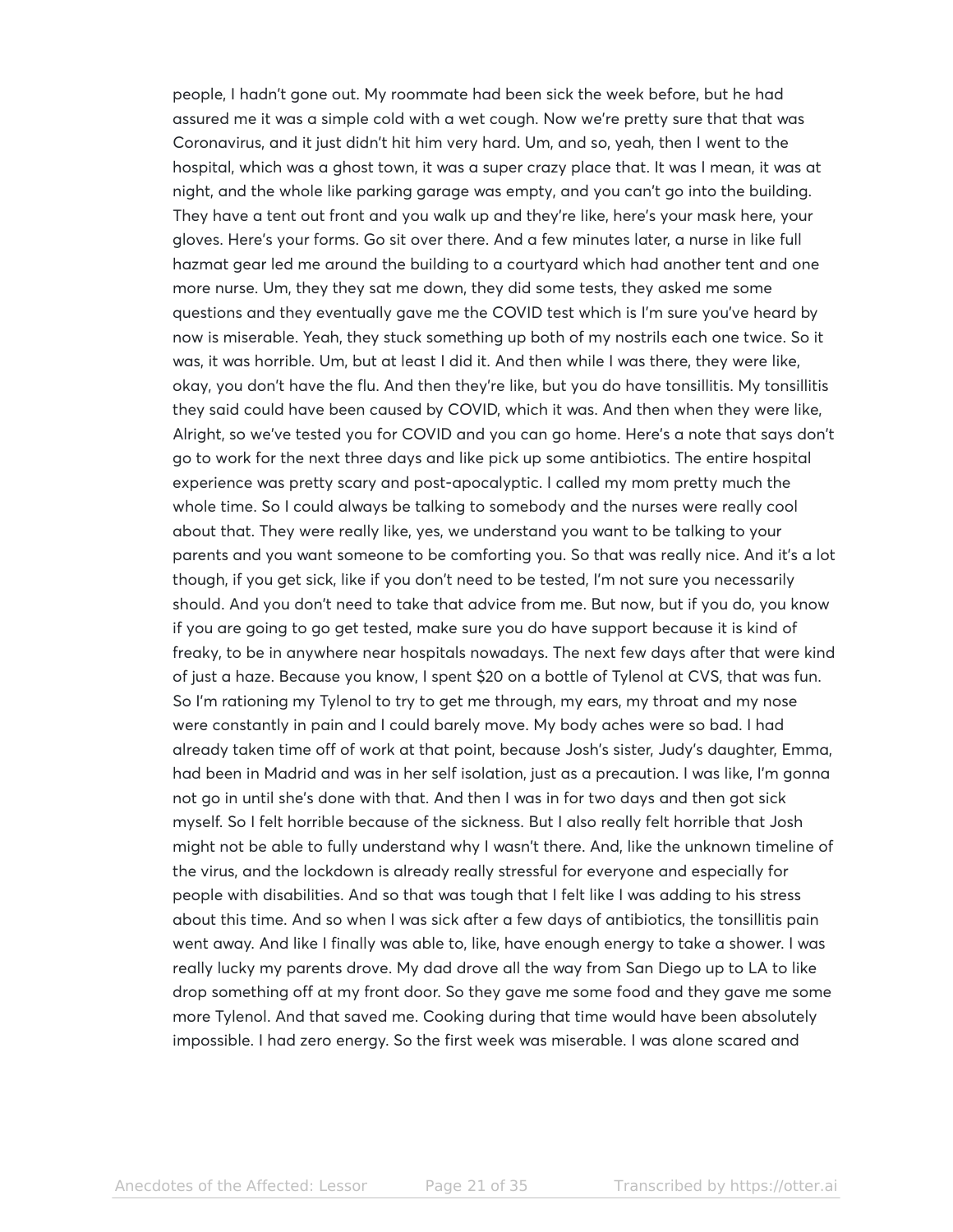unable to do anything. I needed the food prepared for me by my family and easy access to entertainment. Phone calls even were difficult because my throat hurts so much. But messaging people that really brightened my spirits. I was really excited when the tonsillitis sore throat was subsiding. But then it didn't fully go away because then it was the COVID infamous dry cough. It's a very painful cough and it takes up like your whole throat. So I kind of wasn't sure what the difference was between a wet cough and a dry cough for a long time, like people were telling me Oh, it's a dry cough. And I'm like, What does that even mean? It's very obvious when it's happening to you. It's like it's your whole throat and it's really just painful. It hurts to be coughing when it's a dry cough. You pretty much like you cough and you're like, I need water now. Um, so it's. Yeah, you'll you will know if you're starting to get this dry cough like, okay, yeah, I get it. This is what this is. Fortunately, my cough was not that constant and slowly went away, along with the muscle aches and the headaches and the congestion. But as all these other symptoms faded, the fatigue remained. There were days when even watching a TV show was too much effort. It was a really hard time and I might have gone crazy without my support. Even with most of my symptoms gone, my doctors warned me to be on the lookout for shortness of breath. Unfortunately for me, I have an anxiety disorder, which often shows itself through shortness of breath. So you're like, Oh, I wonder if I have shortness of breath and then you're like hyperventilating because you're worried about it. So, it took a lot to keep calm and like really utilize all the calming techniques I've found throughout my life. To really make sure that if I ever did have shortness of breath, I would know ,Okay, this like, this is real, or this is the anxiety. And so yeah, I avoided false signs. I avoided getting shortness of breath, which was really nice. Throughout this whole time, my friends, my family kept checking in on me. At first it was tough when all anyone wanted to talk about was my sickness. I understood that they were just worried about me. And, but it was tough that that's all anyone wanted to speak to me about. So I started a blog about my symptoms and how I was feeling so I could update people all at once. I knew they just wanted to make sure I was okay as I could be, but I wanted my conversations to be about other things. It was easiest when they distracted me from my pain with something else as opposed to just speaking about my pain. Um, it was difficult for me to reach out to others due to the fatigue and sort of the depression, which came with just being alone and unable to do anything. But it helps so much to hear from other people, even if it was just what they'd seen recently or a story of their trip to the grocery store or a funny image they found on the internet. So from my experience, the best thing that you can do for someone who has Coronavirus, you know, besides like physically taking care of them, and all the official tips that you have been given so far, is to distract them with good stories and give them your love and support. And also to not blame them for what happened. There is currently like a stigma against people with the virus. But it's highly contagious. And despite our best efforts, some of us are still going to get it. You know, it doesn't mean that I messed up by getting it or that my friends or family like failed to protect me. Um, like,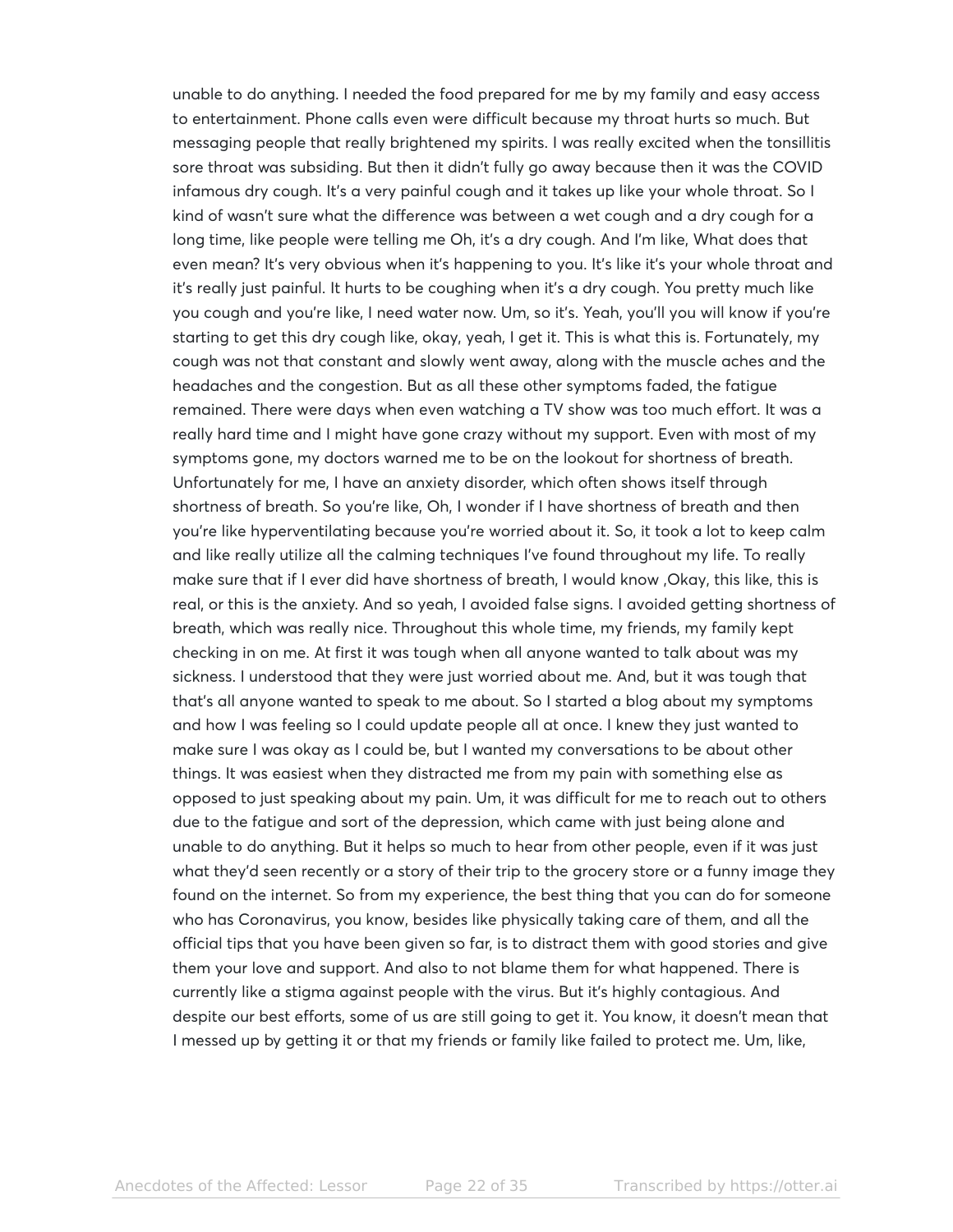you know, I probably got it from my roommate, I'm not sure where he got it. But you know, he wasn't going anywhere but the store either. So, like what you know, it doesn't matter where it came from only that I don't spread it to anyone else. We can't control all the factors that lead to contracting the virus but we can control where it spreads from us once we get it. Um So yeah, um but yeah people with Coronavirus don't need your, you know, your advice or anything. They just want, they just want your love and you know, maybe some food

#### **Judy Mark** 1:21:20

Thank you. We are so happy to have her back. And just to tell you kind of what happened on our end when we found out that Mackenzie had tested positive. You know, we kind of went into giant mode of, of self isolation ourselves, obviously isolation from the rest of the world, but isolation even from each other within our own household. Um, I have my own underlying health issues. So I am most likely to become. to have a more severe impact from COVID and so I moved in. Actually, Chris Gephart called me the next day and she's amazing, which is why she's my current hero, I have many. The first call I made when we found out about the diagnosis was to Dr. Laveeza Bhatti who helped us get tests. And you know, what I can say is that we did go get tested by the LA County free testing site, because we were eligible at that time. For now everybody's eligible just as of today, anybody in Los Angeles can get a test. Three weeks ago, you could only get a test if you had symptoms, which none of us did, or if you'd had a direct contact with a COVID positive person. And since we had seen Mackenzie 10 hours before symptoms came out, we had clearly direct contact. I can tell you that we took the public test, um, but they told us it would take 7 to 10 days to get the results which is obviously not satisfactory to us. So we were able to find a private doctor through Dr. Bhatti who was doing tests with 24 hour results. And we got this 24 hour results we were all negative. So lesson learned from our household: handwashing works. It really, really works, wiping down surfaces really works. All those things that Chris Gephart told us, all of that works because we had a person in our home who was asymptomatic at the time, but still she was washing her hands, she was wiping surfaces. And so it really can prevent it from spreading even within your own household. Don't roll your eyes when people are telling you, you have to keep washing your hands because it has to be done. I should tell you that we still haven't gotten, at least three of us still have not gotten a result from the public testing site. They lost our results in the LA County testing site. So that is not perfect. It also has a very high false negative 30%, high negative, false negative rate. So some of these public sites that are throat swabs are not very accurate. The note, the nasal swab as uncomfortable it is, I actually didn't find it to be that uncomfortable. But everybody else in my family hated it and Mackenzie did too. But I didn't find it to be that bad. But it's really uncomfortable for a minute, few minutes and, and that is much, much more accurate. Maybe less than 5%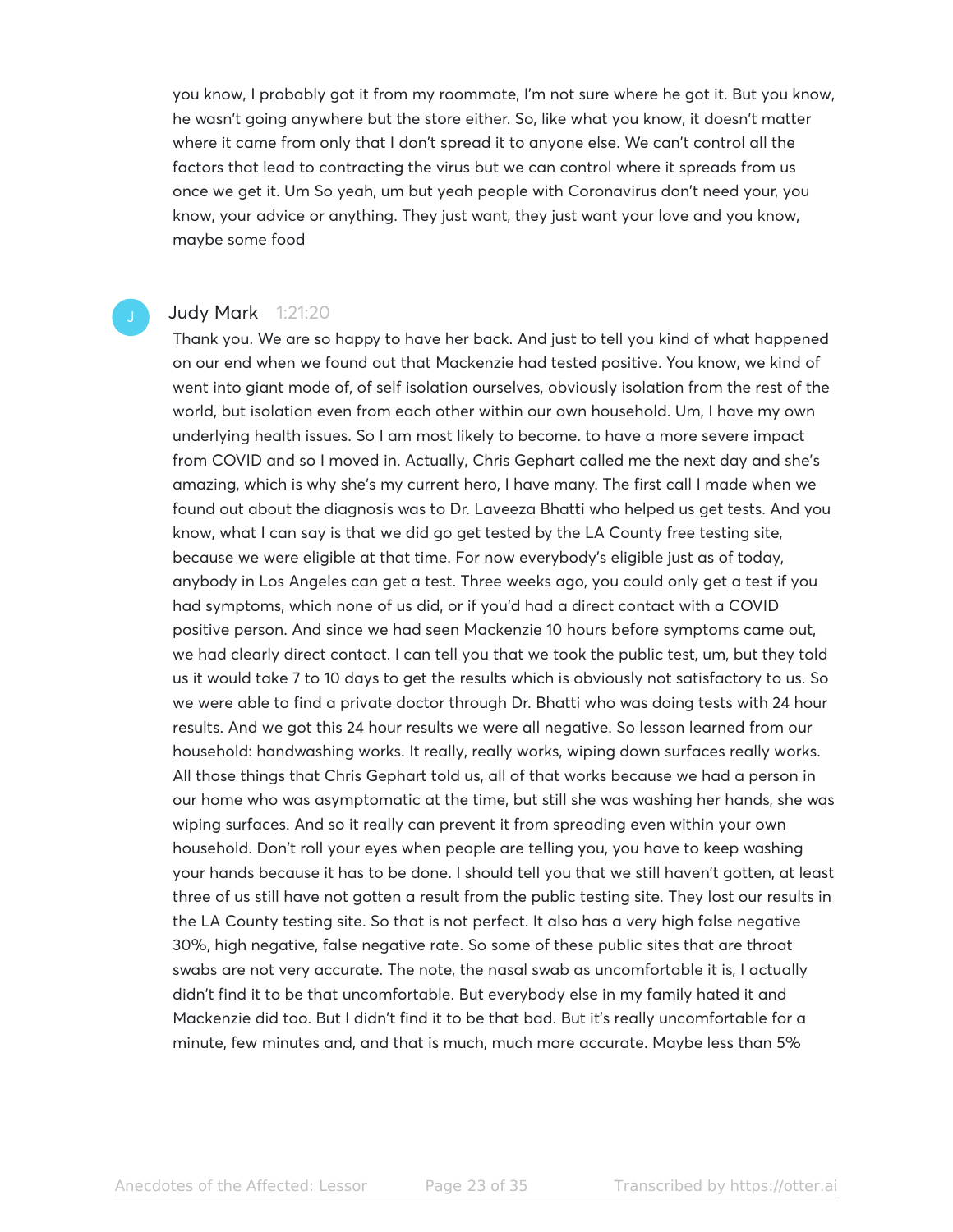false negatives. So, you know really, really encouraged everybody. I know people are bored with the handwashing stuff, I promise you. Okay, we're gonna move on to our final presenter and then answer a bunch of your questions. I really want to thank Lisa Kleinbub, who's the executive director of regional center of the east bay. I've asked her to talk about congregate settings and what regional centers are working on and I know you could only speak to your own specific regional center, Lisa, but I'm assuming that you're speaking to all the other executive directors and that there is some consistency with what's is happening. Thank you for being here.

#### Lisa Kleinbub 1:24:58

Thanks, Judy, for the opportunity to speak. I'm the executive director of regional center of the East Bay, but my background is as a registered nurse, so I have a lot of experience in healthcare issues. And for us COVID-19 in a congregate setting is probably one of the scariest things to occur because people in those settings are in contact with so many staff and so many people who could be asymptomatic for a number of days, and we wouldn't know it. In our counties, Alameda and Contra Costa County, we actually are lucky in that the health departments have developmental disability councils. And so there are actually people in our health departments who are able to advocate for our consumers and really get some focus on their needs. So prior to the escalation, we were already talking to our county counterparts about planning for this. We were on the radar of one county to get PPE for our consumers through the county, and we really did find out from the other county how to get access to additional PPE, which all the counties are getting from the state supply to distribute. But how you get it and how they prioritize that has changed a little bit. And we also got quite a few supplies from the state. And we were also before the shelter in places went down. And in our counties, they Bay Area counties actually implemented a full shelter in place on March 17. Fairly abruptly. We didn't completely anticipate that. And before that, most of our day services had already seen dramatic drops in people attending. But when before the shelter in place went into effect we were talking a lot about hand washing, talking about COVID, sharing that with service providers. But I think service providers were also really anticipating and planning ahead for what was going to happen. Um, we got PPE from the counties and we had a number of distributions of the PPE we got and we did prioritize populations that had the word medically fragile and that we worried about contracting the virus and really serious implications of that. So our (cut out), which have very medically fragile people living in them, our ICS were prioritized, as we're and I heard a comment about supported living services. We actually have many supported living providers who serve people who are very medically fragile who were part of the CSLA pilots and people really have been supported well in those programs for years. And we did prioritize getting PPE to those providers as well. Um, but I'll give you an example of what's happened in our area around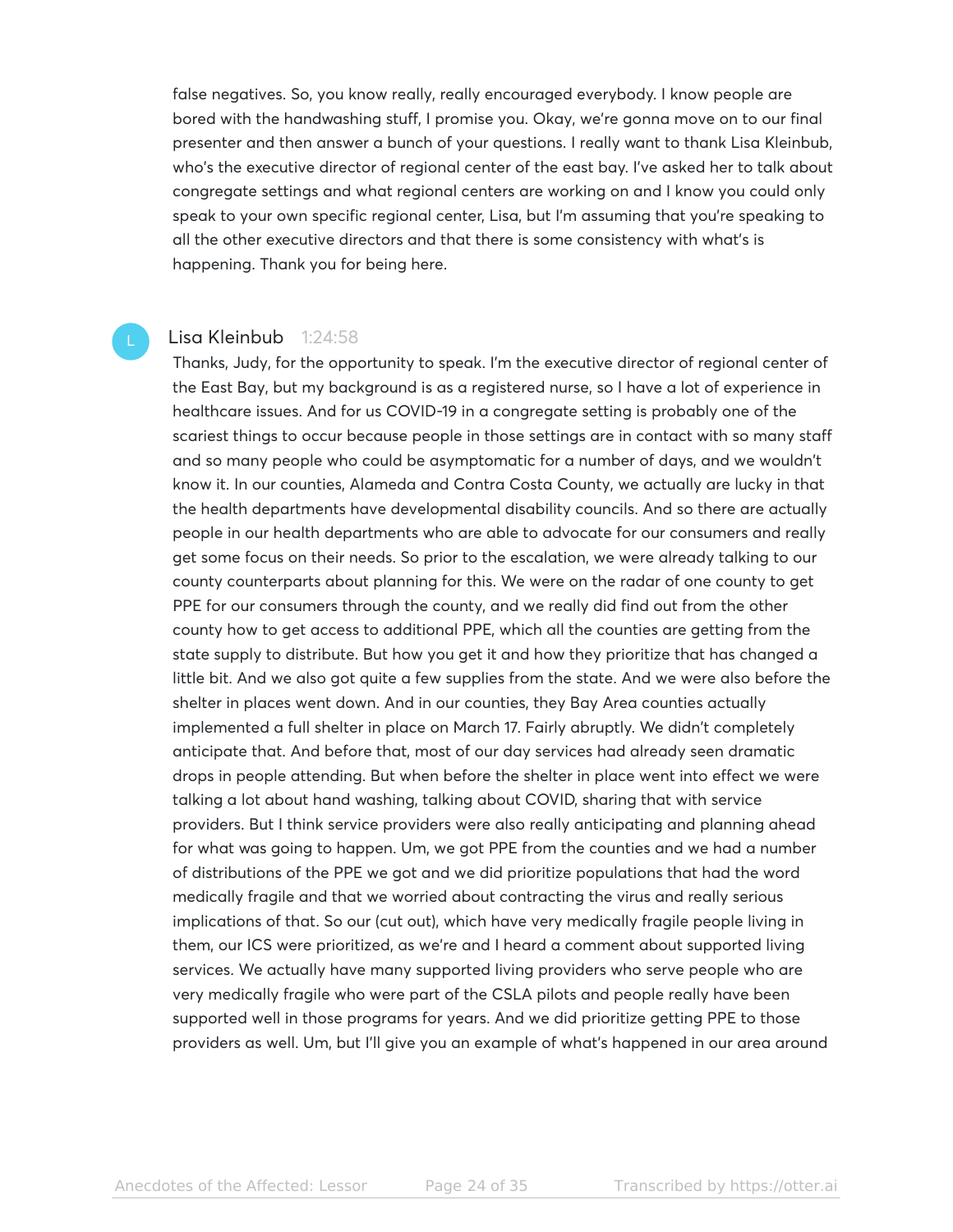COVID-19 and positive cases and how we've addressed those. One, one home, which I'll call golden home, um, had a staff show up one morning and that staff was ill and feel not feeling well and the administrator wanted that staff not to work and also recommended that they go be tested. And we were lucky by that point that staff was able to go to one of the testing sites and met the requirements to be symptomatic. Since that time, we have many testing sites in both of our counties that will take health care workers as a priority and they have considered staff working with our population to be healthcare workers, so they will test them if they know they're working with vulnerable populations. That staff tested positive, and shared that information with the provider. And the provider immediately contacted Alameda County, which was the county they were in, and was able to advocate for the rest of the people living in the home to be tested as well as the other staff who were in the home. The staff who first tested positive who was the only person a staff who tested positive in the home, also worked in another facility. And so they were honest with that other facility, which I think is very important because, as I've heard on this call already, there's stigma attached to testing positive for COVID. And you have to be, you have to trust that people are going to share with all the environments they're in. That they were positive so that other people can isolate and know what the risks are and look out for symptoms. As a result of people in the home getting tested, two individuals who resided there were positive. They were, they isolated in their rooms, and we were lucky in that home that they were all single room so people were able to isolate. The county provided some PPE for the home. But we also brought out additional amounts of PPE, so they could protect both staff working with people and delivering food and to their rooms and working with them in their rooms, as well as other other staff on being protected in the home. The other home that this person worked in, was notified that they were positive for on COVID 19. And they were observing the clients who lived in that home for any symptoms and talking to other staff, some of the staff in the home did get tested, the individuals living at home didn't get tested. None of them showed symptoms. And at this point, everyone involved in that situation was cleared as having seven days since last contact with being symptomatic and so those homes are considered not to be at risk right now for COVID-19 additional outbreaks. We did provide to the second home that had the staff we did provide N-95 masks so that they could use those during that period of time to prevent any spread between people. It's hard for people to isolate in their rooms. And it's hard in some congregate settings to have the availability of single rooms for people. We have another home. We don't have that many homes where people have tested positive and where individuals served have tested positive, but in another home where a staff tested positive, who also worked in another setting. One consumer in that home tested positive, they do not have single rooms in that home. So they had to do a lot of looking, reorienting where people stay, so that that person who had tested positive and was actually had fairly dramatic symptoms. She could isolate there, while the other people in the home we're quarantined. Alameda and Contra Costa County have required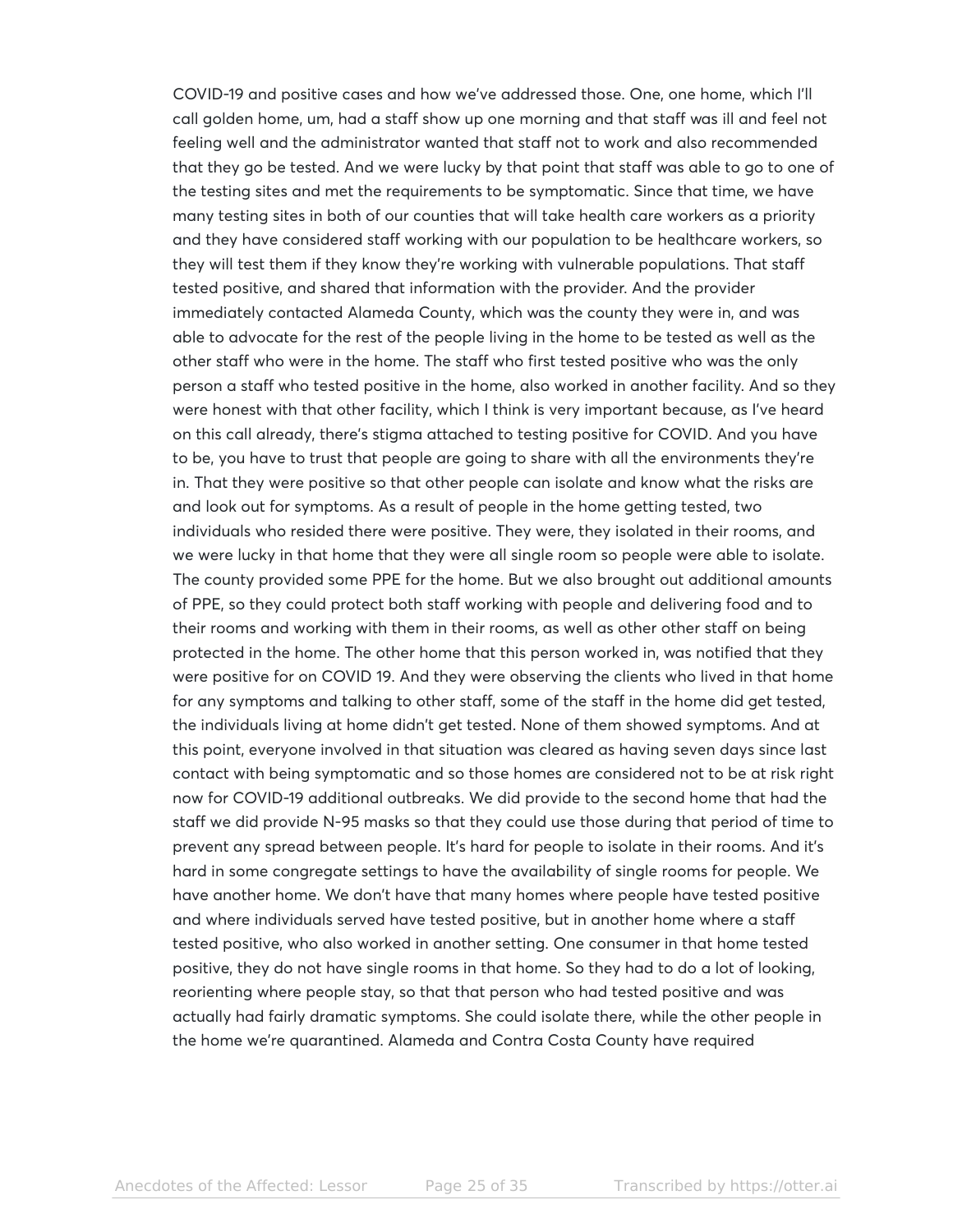quarantines and isolation when you test positive for COVID or for the whole home when someone tests positive. Um, I will say that what is really important and we're seeing the importance of really connecting with County Public Health, Community Care Licensing and licensed facilities is playing a large role. Sometimes providers are getting different messages from Community Care Licensing versus the county health departments. The rules are different in different counties. So that is, while the local counties definitely have different approaches and different risk for COVID in these areas. It is a little confusing to providers when they hear different things. But going forward, I think we are seeing more testing and rapid testing. People are finding out their results within 24 hours in the last three or four weeks now that I'm seeing. And they are also having better tracing of contacts of people. So we are seeing more of public health really asking where these people work and who else they've been in contact with and I think going forward until we have a vaccine and adequate treatment for COVID. We're going to have to work on that and really prioritize that. We have talked to our counties about how critical it is for them to actually require everyone to share where else they work and where else they've been in contact with other people who may be vulnerable to Coronavirus. And I think that we may want to see for some period of time for those who work in larger facility settings that staff are able to get tested routinely. So we know that things aren't being spread across settings. And I guess in our counties, staff are required when they walk into a facility to have their temperature taken every day. And they're also recommended that people who live in any congregant settings have their temperatures taken on a daily basis as well. It is happening in most of our homes. One of the other things is we don't have very many large facilities in our area, but we have about nine or 10 that have more than 15 people living in the setting. And so with those settings, we have actually had more direct phone calls with them and zoom calls and done a lot more training so that people are aware of what they need to do. My observation was that almost all of the providers who run residential facilities are very concerned about their staff, and very concerned about seeing that their staff aren't bringing anything into the home. Some facilities have been providing limited staffing in each home and limiting the staff that go into each home, so that they know that people aren't bringing things from other facilities. We know in high cost areas, a lot of staff are working multiple jobs. And that puts everyone at risk. It's the reality of high cost areas right now. But I think that's one thing we also, as a system have to think about as we move forward about how we make sure that we are able to know how many people people have been in contact with. And that's all. I'll be open to questions if anybody has questions for me. And thank you. Thank you, Lisa. That was really, really, really helpful to all of you. All right. So we do have a number of questions. And I'm glad Lisa, you joined because some of them are really things that you can help answer. My Friend Carol Boyer has a whole bunch of questions for everybody. And I'm going to try to go up and find Connie Boyer. I see Carol, I don't know. Connie Boyer, Connie. Hi, Connie. Um, so you know, she's really worried about a person who receives SLS services supported living services.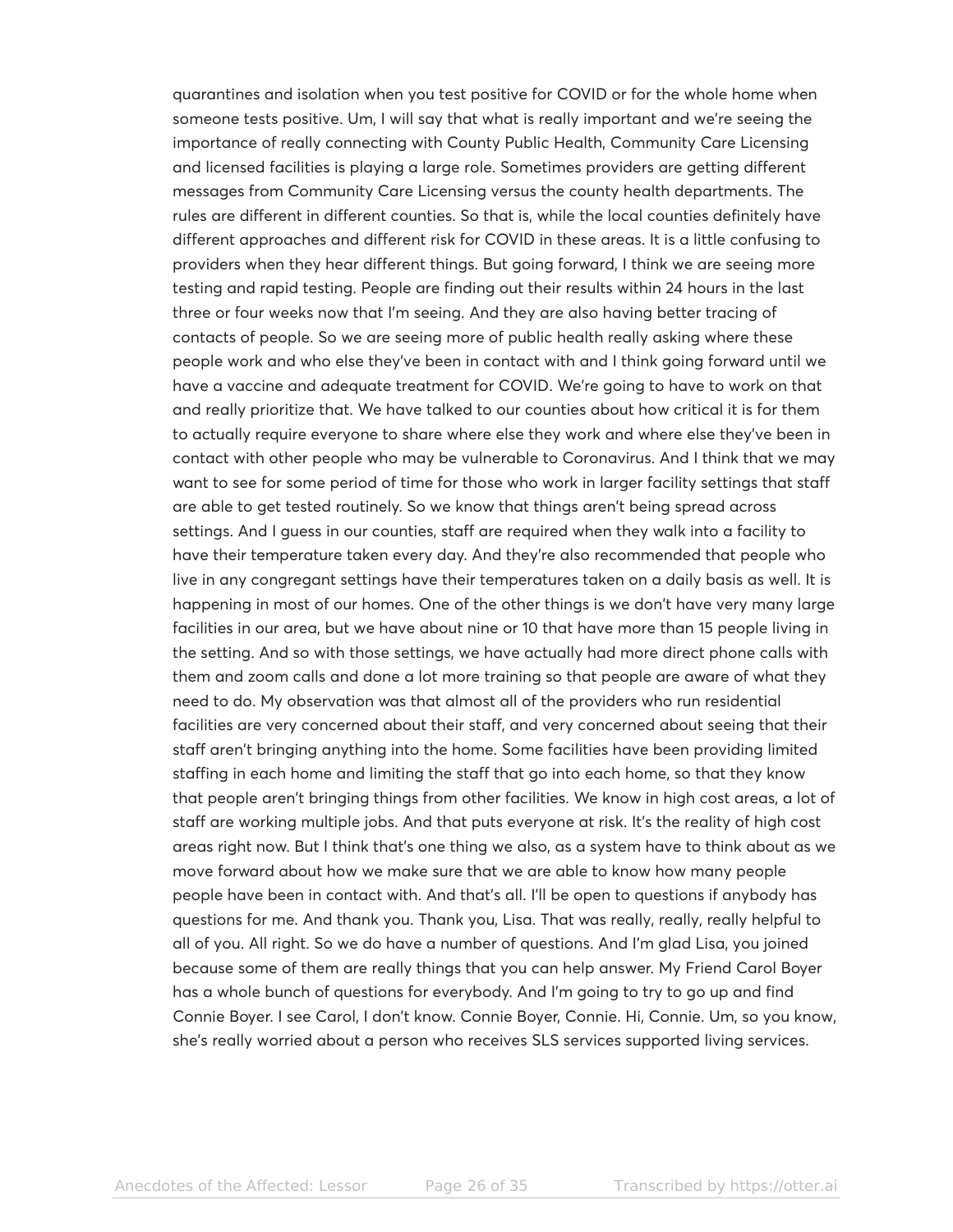What if they're exposed, the recipient of supported living services, is exposed to a caregiver who tests positive and got sick and the other caregivers also got tested, but were negative. Should the care recipient and all the other caregivers get a repeat test? And, you know, I guess, this may be actually for Chris and Dr. Bhatti, but and now that I know, you're an RN, you're also in this in the same group. But you know, is it too soon to let's say you're exposed to a person who tests positive, Should you be rushing out within 24 hours and getting the test? Is there a certain number of days you should be waiting until you get tested? Those uh, those are the basic. That's the basic question. So I don't know who wants to take that. You want to take that Laveeza or Chris? Oh, I'd let the doctor take that. Yeah.

#### Judy Mark 1:38:18

Yeah. Oh, you're you're, you're muted Laveeza. Okay.

#### Dr. Laveeza Bhatti 1:38:27

Okay, so so it does take a few days for the infection to appear, and usually it is within seven to 14 days. But if you are exposed, it is definitely a good idea to monitor for symptoms because this is a highly contagious disease. So you should be monitoring for development of any symptoms. I would recommend getting tested. I don't think that getting tested in 24 hours is really important that you should be tested at some point within the period of when you're expected to develop symptoms.

# Judy Mark 1:39:02

Okay, great. Anything you want to add Chris or is that good for you? Okay. Um, we have. This may be Chris, Jacquie, any of you who mentioned this, can you recommend a pulse oximeter that people can buy? I know that I just bought one on Amazon. They were really expensive. I don't know why they're so much money. They're actually still available. Shockingly. Is there a particular type, any features we should be looking for that are important?

#### Jacquie Dillard-Foss 1:39:39

I just found what was available too. I think that's a lot of the problem is Amazon. Although I will tell people with the Amazon account if they figured out that we are frontline workers. So let residential providers know if you're ordering off of Amazon. Amazon is giving frontline workers COVID-19 access so you kind of get in front of the lines. And they're giving you priority over people buying from the general public. I think they must have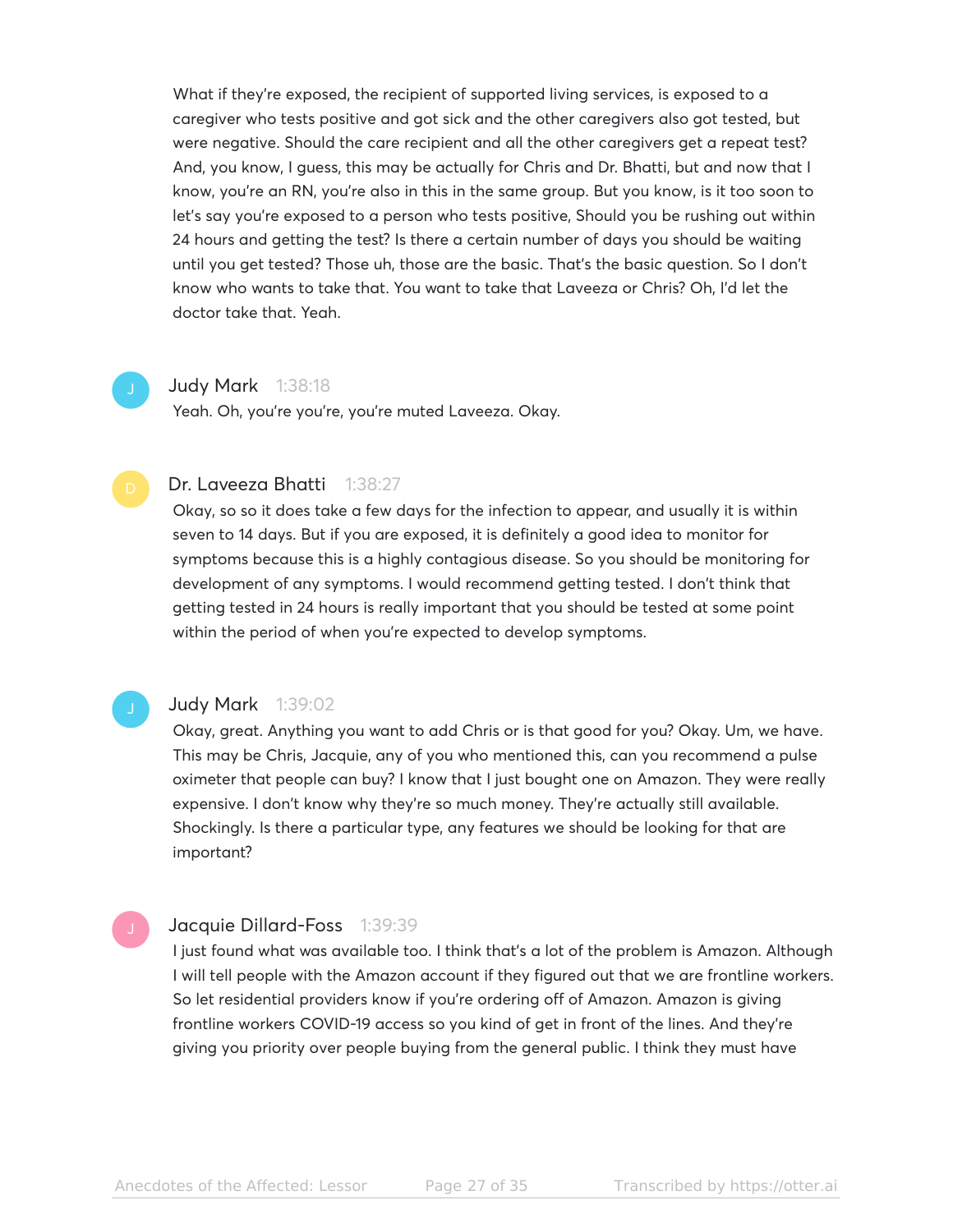figured out going. They bought a lot of thermometers, they bought a lot of stuff. So they've actually they have a, and they're taking no profit off of those items. So if you have an Amazon Prime account and your business prime account, so hopefully people do so they just sent an email randomly, but you could probably ask amazon for that. So that's been one so we were able to get some more pulse oximeters because of access on that COVID-19 piece, but they're like, this was like \$59. Same as a thermometer is the smart thermometers. Ed was right those smart thermometers are very expensive. For the no touch because we have people that won't allow for their ears. But this one is this the Zack v rate. I think some of them you do watch with the star coding. I do watch it. If they have a one star. I'm not most prone to it. I think a lot of people just buying whatever the first thing they can find is unfortunately. So I do, I do have all my facilitators have these with them too, because if they go home, they're able to move around. And in the people that are more critical, but in their go bags, we just have them ready when they go to the staff house. If a staff goes there to check them, the manager, the facilitator has this to take that pulse ox if you don't have it. Because we don't have, everyone doesn't have them. It's just the folks that are more medically fragile, and then we have available ones for people that we think might be showing signs and symptoms.

#### Judy Mark 1:41:36

Chris, Laveeza, Do you have any specific pieces of it? I mean, are they all kind of similar?

### Dr. Laveeza Bhatti 1:41:44

They're all very basic. They're very similar. I don't think I have a particular favorite one. So whatever you get that's inexpensive is good enough.

# Chris Gephart 1:42:00

Yeah, I think I'll just add, it's so hard to find good products right now because there's so much extra stuff out there being pushed, as Jacquie said. But whatever you do, get, try to get one where it's not so challenging to change the battery and test it to make sure it works. Make sure that you're familiar with it. Make sure that you know when you're feeling well, see what it says and maybe try wearing it when you hold your breath to see if it stops reading. You know, if it changes. Test it out in different scenarios. So you should check it regularly. Don't buy it, test it once, put it in the drawer for several weeks and then not get it out again until you're feeling really sick. So make sure it's working.



Judy Mark 1:42:43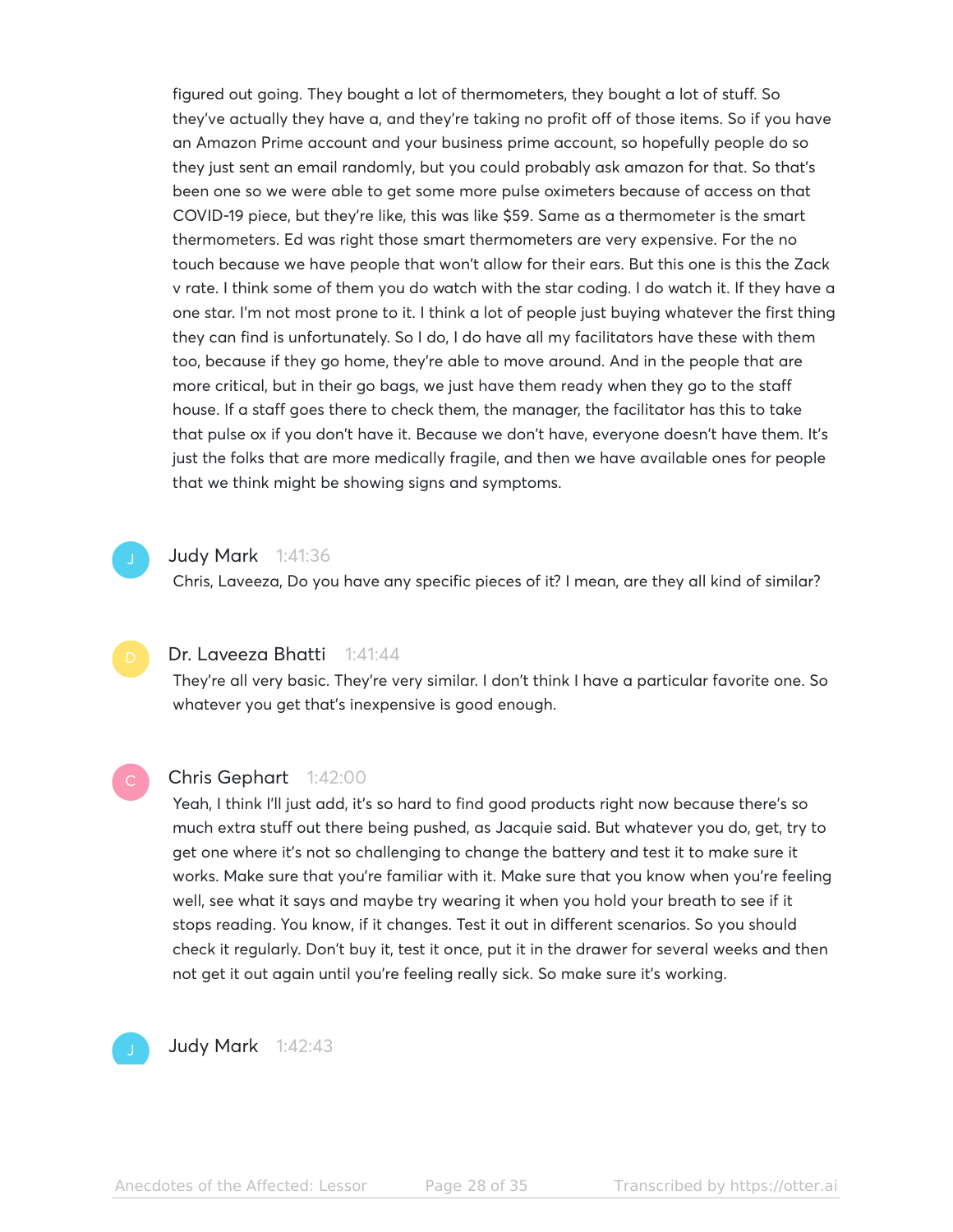Thank you. Um, here's a question. Anybody can answer. I have brought my 35 year old son who has IDD to live with me. I feel he is high risk and I'm 65 years old but no pre existing conditions. There are just two of us living in my house. Groceries and supplies are being brought into us by SLS staff who are not working but getting paid. We have not been exposed to Coronavirus. We're just afraid and being careful. My son has a history of aspiration pneumonia, and he has a significant seizure disorder. Two questions, how do I weigh factors and determine when it's safe for him to return home? And is history of aspiration pneumonia considered to increase risk? So let's start with a second question. First, the history of aspiration pneumonia. Dr. Bhatti, does that, is that considering increased risk?

# Dr. Laveeza Bhatti 1:43:34

You know, the history of aspiration pneumonia probably means that he has some damage in the lungs because he's had a history and he's most likely had multiple episodes. I wouldn't consider it a very major risk factor, but if he does get the infection, there is more risk of complication with that.



#### Judy Mark 1:43:59

So for the other question, how do how does this mother weigh the factors and determine when it's safe for him to return to his own place with supported living providers? The hard question I don't know.

#### Jacquie Dillard-Foss 1:44:17

I think if you knew the team, because we've had families ask that question. What we did is we made sure that because I was listening to your talk around the exposure, and so in supported living, we just make sure that the team. Because a lot of times an SLS agency because of living in the shortstop world, people might work in multiple locations. We just went and made the statement very consolidated. So I tell i'd wonder, when is anyone on the team testing positive? Or how are they and does he have a really tight team and making sure the team that's with him that isn't working in a lot of multiple locations, because that's the biggest fear we have as well as knowing, Are you working at other places? And knowing that information and Where do you work? Because that is what we're telling the staff that you have a second job. What is that second job? Where are you working? And having and making the team really small. So if he did go home, can you have the team as small as possible to limit exposure? So we had the teams we made the teams much more smaller, it increased over time. But it limited exposure, which was the most important part, most important factor was limiting exposure. So those would be the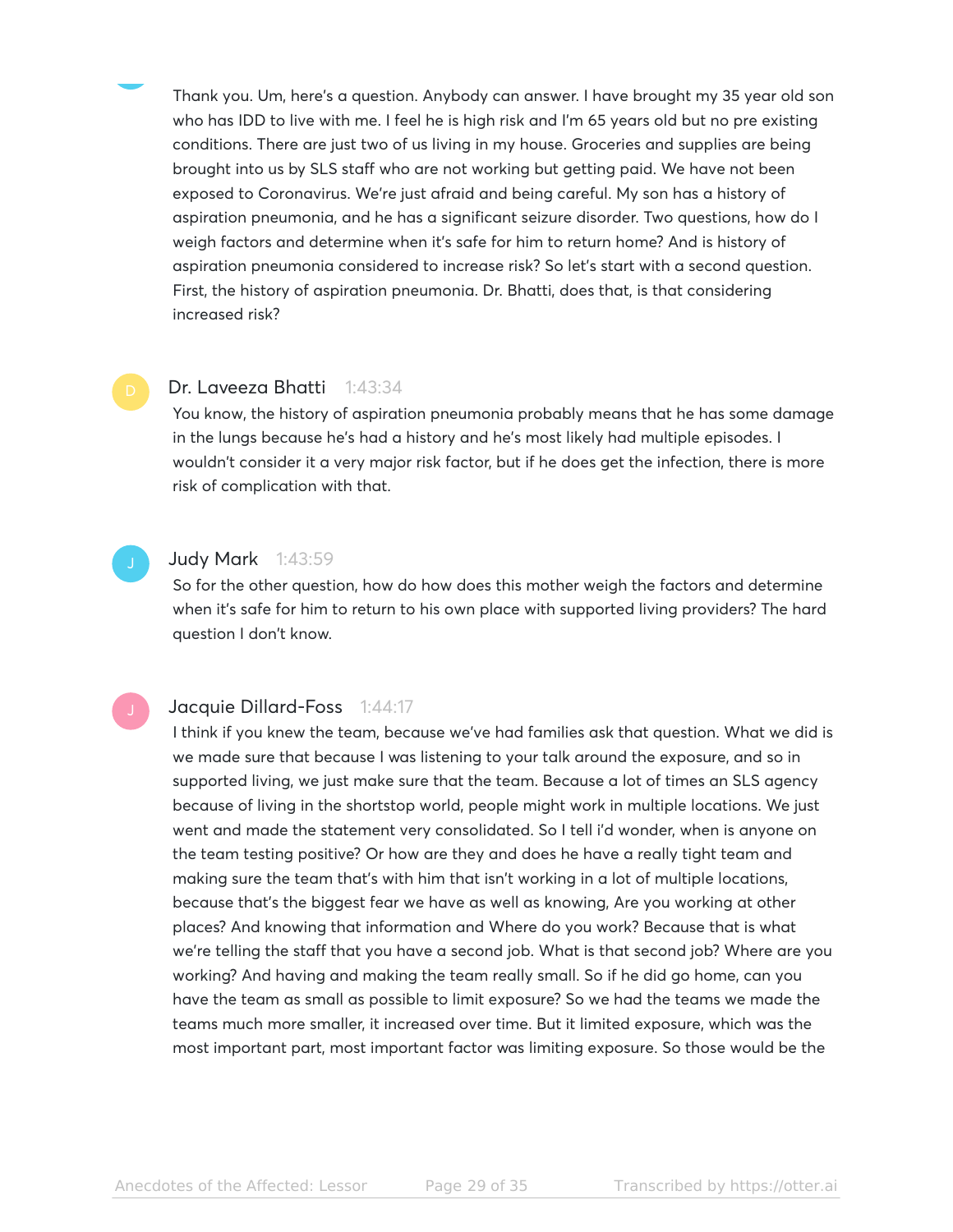questions I would ask is how strong is a team and how small can you keep the team to limit exposure?

#### Lisa Kleinbub 1:45:39

I would agree with that as well. That's really critical.

### Judy Mark 1:45:44

And I apologize because now my gardener is right outside my window mowing the lawn. So this is a question for you, Lisa. Specifically, what is your perspective on the best role of your board of directors? Oh, this is an interesting question, the best role of your board of directors who are primarily people with disabilities and family members, and how they can help you address the challenges that this crisis is presenting?

#### Lisa Kleinbub 1:46:14

Well, that's an interesting question. Um, you know, our board of directors did agree to sign off on the State Council letter, which is going to recommend to the governor and the Health and Human Services Agency that people with developmental disabilities be prioritized for getting PPE in all settings. And so I think the role is to, to really be knowledgeable about our community and also to know where the important issues come up for our population. We actually, we have a number of people on our board of directors who participate in our Consumer Advisory Committee, and they've been very strong and getting the message out to other people about how important it was for hand washing, how important it was to really be aware of sheltering in place, and all of that. So I think those are the ways in which our board of directors will contribute as we move forward with this. But I think there will be decisions about reopening and that, and how we're going to look in the next year as we move forward with a lot of different services to be safe.

#### Judy Mark 1:47:37

Great. Um, this is just a quick question, I guess for maybe I'll throw this to you, Chris. What does it look like to test every staff person's temperature. Should they be getting let's say, if it's a mouth thermometer, should they each have their own or is it best to try even though like it's impossible to get a thermometer right now? But is it best to get a thermometer that is non invasive that is just, doesn't touch the skin. What would you say about temperature?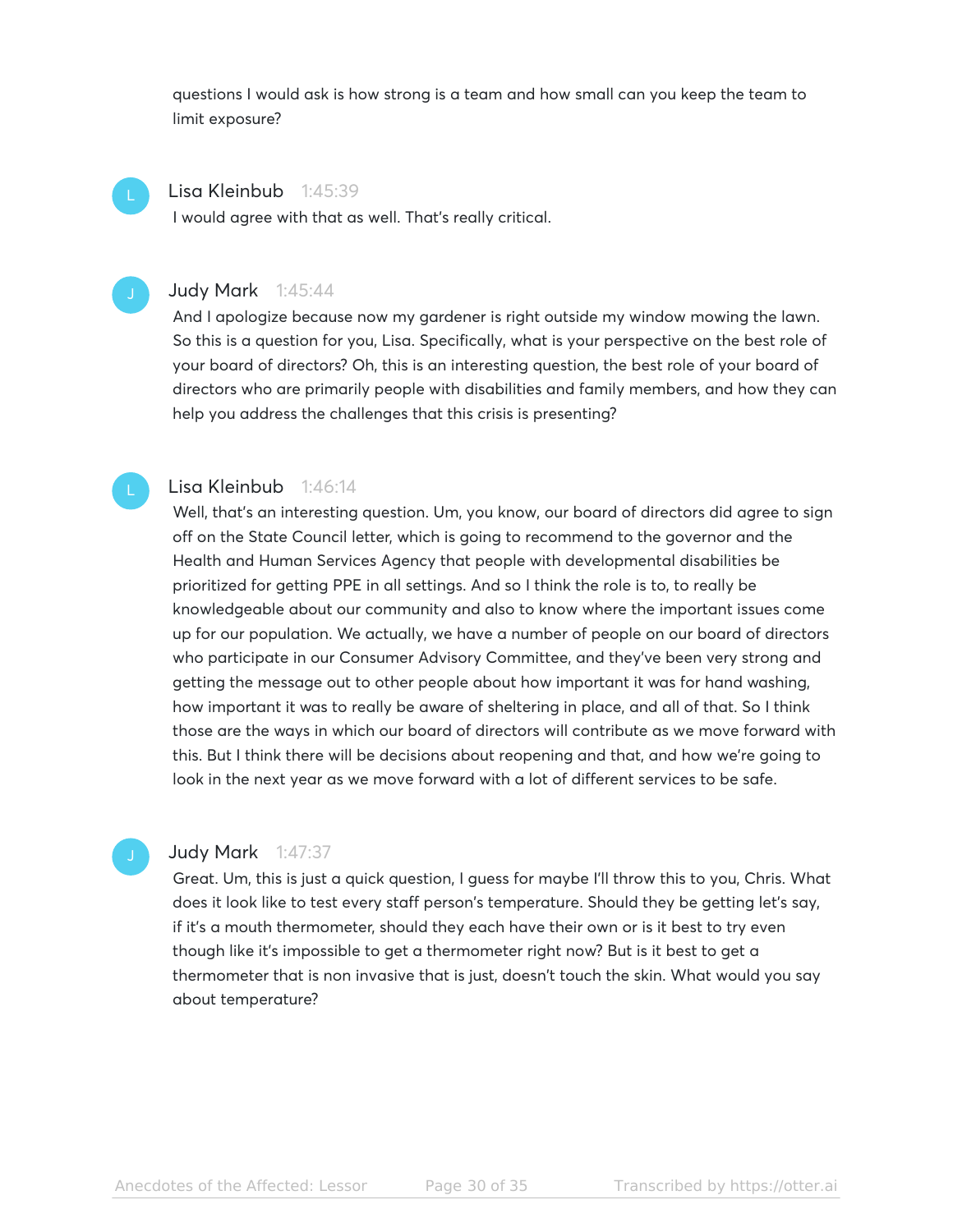# Chris Gephart 1:48:07

Yeah, as we mentioned earlier, testing staff is screening when they show up to work. It's just a great way to make sure someone who maybe they're sick and they don't know they're sick, and then they're potentially exposing people. You don't want to be putting up a monitor in everybody's mouth like there's just so much potential for exposure through that. Even though they have a little sleeve you put on them you still done throw those in the trash. And so the temperature thermometer is the best. It's kind of a scan and it doesn't actually touch the skin. They're a bit more pricey, but they're really good investment for the long haul. So there's also a kind of thermometer that does touch the forehead. And if that is all you have, you can clean it in between people, you know, like wipe the sensor down, but ideally you will have one and that's what I see in most workplaces. There's no contact at all. So the person who's taking the temperature would wear a mask, but the good kind of mask. The N-95 mask. Because you're getting obviously close enough to take someone's temperature right? So you protect yourself you take the temperature, and yeah every time someone shows up to work would be the ideal. Before they come into the communal space.

# Jacquie Dillard-Foss 1:49:16

We had for some of the folks the smart thermometer too because the smart ones are...you want to make sure the staff have taken them. The smart thermometer will download and report back to you. So those are those a couple of providers have found the smart thermometers because you really want to know know when some of the houses. Those are pricey as well, they're all pricey because you're, but I thought that was a really good recommendation was the smart thermometers.

#### Judy Mark 1:49:42

Um Okay. Another question is the governor of California has created a care corps of retired health care individuals to supplement the health care system when health care workers get sick and and can't work for 14 days. Will this care core be a resource for replacement for supplemental staff in nursing homes and his personal care attendants. Any idea how this could happen to support replacing staff that go out with COVID-19? And I'm going to add on to that, because I was just talking about this yesterday with somebody who lost their job right now, is that, you know, for those...For many people we're afraid to have new people come into our home for many families, and I understand that. But if that person could show negative test, or two negative checks within 24 hours or something along those lines, you know, this is a way to employ more people and there's a lot of people out of work right now. You know, how do we tap into that and how do we as family members feel comfortable in accessing this kind of new staff? Maybe that's a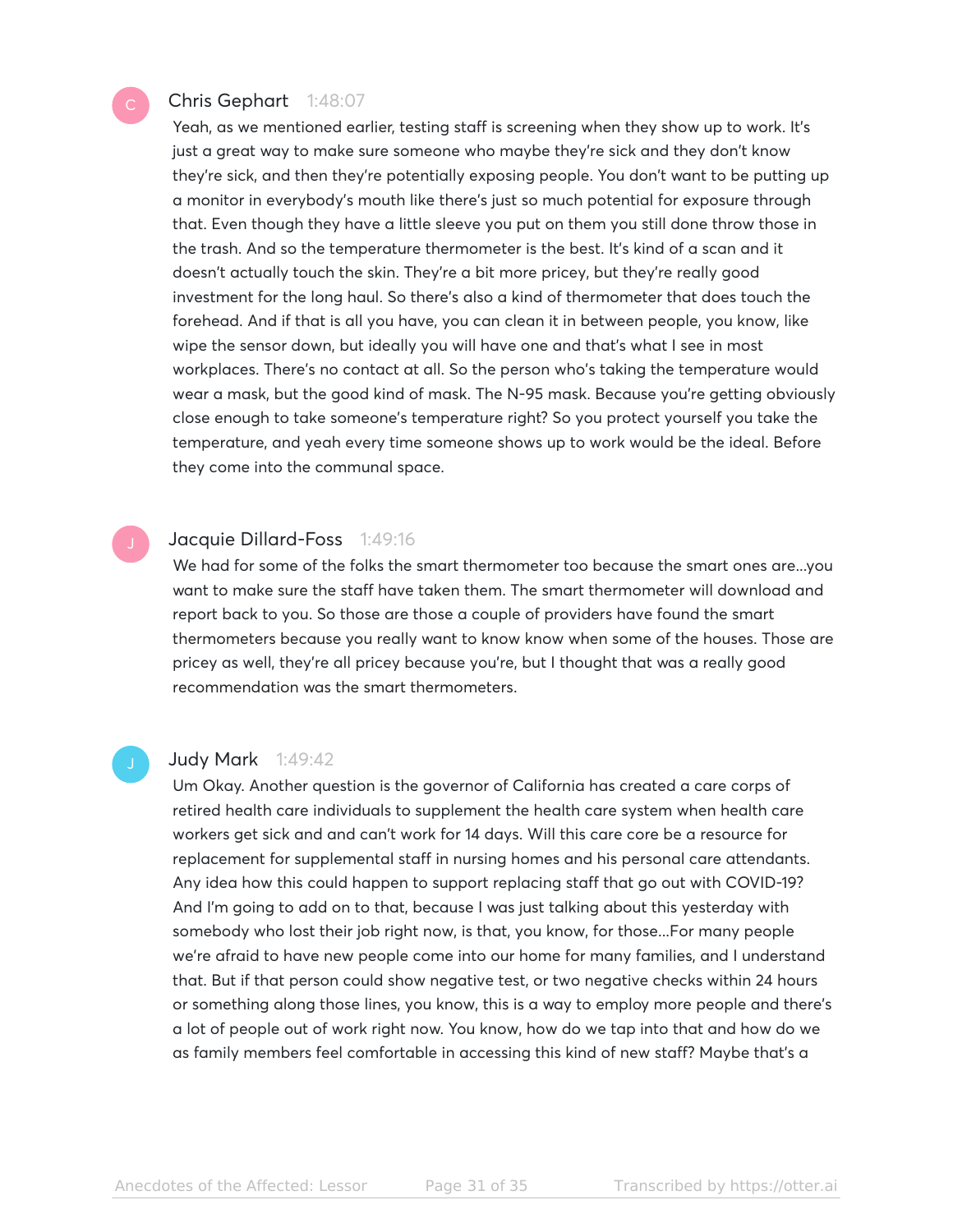Jacquie question or Lisa question. I'm not sure.

# Lisa Kleinbub 1:50:55

I haven't heard of anyone actually tapping into that workforce, yet. And so it's something I'm happy to take a look at. But I don't know, Jacquie, if you've heard of any.

# Jacquie Dillard-Foss 1:51:06

I was wondering how much their their rate was actually. I got a smile going. How much would it cost? And if you're in the care core and you're retired, does that mean you're already in a group that we have working from home as it is? Those are other thoughts that I had. Because of what we do. I don't know how we would tap into the care core, or maybe the nurses or the doctors that can help us that'd be great.



#### Lisa Kleinbub 1:51:29

I think there's some thought of those people being able to be the contact tracers as we move forward, because they have some expertise in public health, that they would be the ones calling and following up when someone tested positive. I've heard that



# Judy Mark 1:51:46

Um, so this is a question that's been asked in several different ways by a number of people who have a whole bunch of staff who you know they have eight or 12 staff caring for an individual under normal circumstance, and maybe they haven't reduced that staff. Maybe Jacquie, you can take this and Lisa and Chris. I mean, obviously, the goal is to reduce the number of staff that are coming in and out of the house. How do you start, like, and so the question is not only how do you start, but what about those people who are not working? How do you continue to pay them so they're not out of funding? And then the third question is, have regional centers or DDS authorized overtime, so that you can pay overtime for a staff who's going to be you know, say narrowed from eight to two or three. So, you know, obviously, Richard had his story that he could do that because he's in self determination, which is why yay for self determination. But how do we do this in the traditional system, which is where almost everybody's at.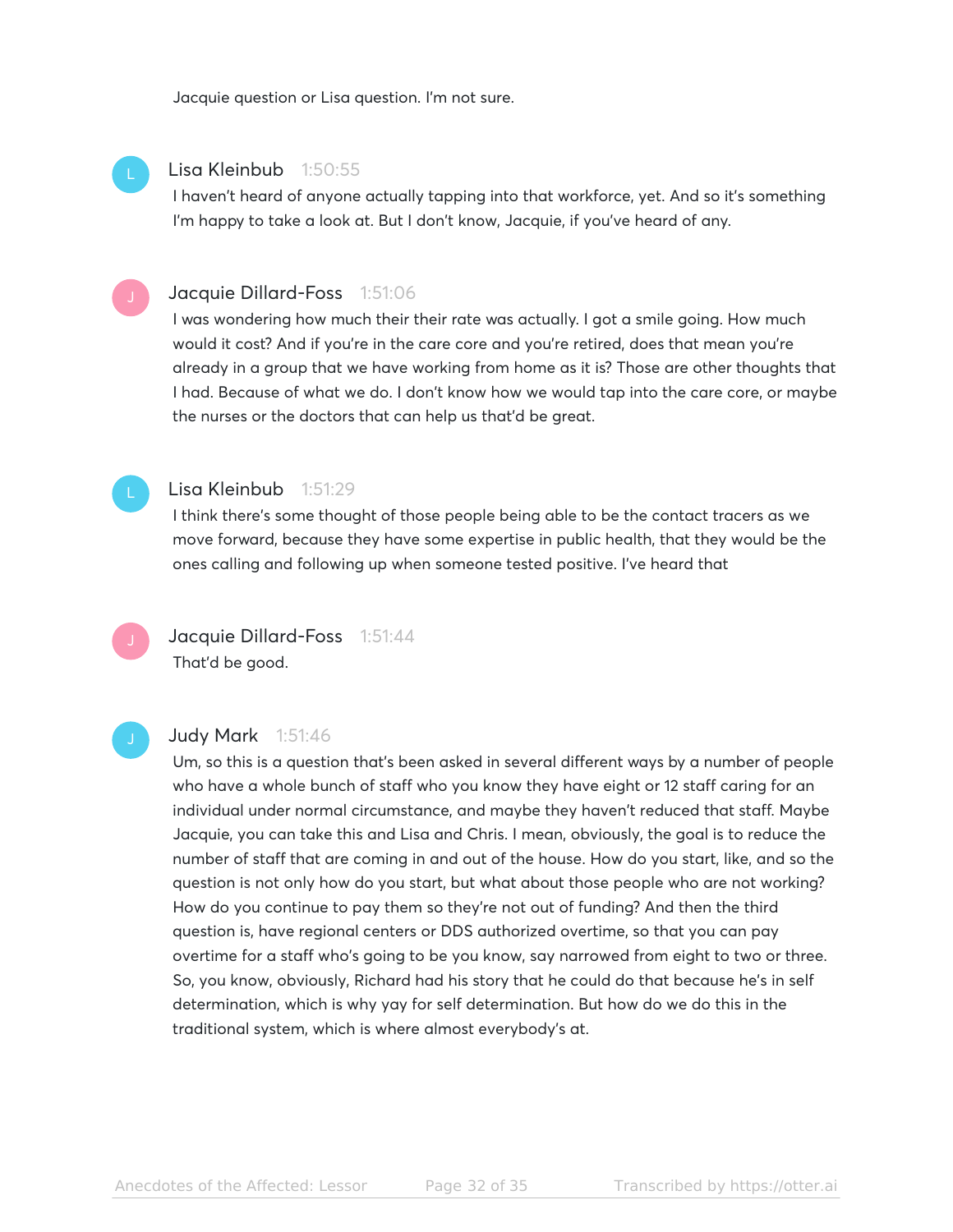### Jacquie Dillard-Foss 1:52:51

We've been talking to DDS and the supported living network on the overtime question. I don't know that it's been... it's complicated because you have the normal business practice of what overtime was prior to the pandemic, and then you have the COVID-19 specific overtime. So I think it's a complicated mathematical formula. I don't think the regional centers that I've been in North Bay and Alta, it's not that they don't want to answer the question. They're trying to figure out how to do it. So as a right now has the additional overtime been funded? No. I think that how I would start and what we started with when we reduce the teams down, is figuring out those staff because we know those staff who work best with the person, and they have the best relationship, because you already know you're going to be in a very stressful situation. And the person is now sheltering in place. And the rules have changed. So how do you, how do you find the team that's going to work best with the person and the probablility...Everybody, everyday across America is stressed out, so the person with a disability is stressed out, so what is that team that really is going to support them the best? How do I handle. Well, I'm fortunate that any staff, most of my teams have never been eight to 12 people. So that's a giant team. So that's what I was actually thinking in my head going well, that's a big team. So I do, how do you pay the staff? That hasn't yet been answered. Because I don't even know what happens when I have to, when I actually have staff that quarantined at home. So I actually had, when I was having the one lady that was self quarantine, and I had the staff off the calendar. What how do we deal with that? I don't know that that's an answer. That has been answered yet as far as funding, because you're an hourly rate funder. And so how did we pay for that? It hasn't yet been answered. The overtime question has yet to be answered in a way that's not... That's the heavy bureaucratic piece of the puzzle we deal with. So the additional staff I think one is my first number one priority is limited exposure because if exposure happens for the person you support add eight staff people. That's a nightmare in and of itself. So I'd rather limit exposure first. And then I fight the other arguments after, after I limit the exposure. So everything that most providers I've talked to about to, has been about limit the exposure, and then let's figure out how to deal with these other pieces. Because exposure probably worries me the most. And we started that with the folks that we knew that were the most medically fragile. We started there to know we need to really limit here and then working from there, and then working on the team members that the person has preferences for, because they need to be able to communicate, and we know who those staff. Most of us know the people that work the best with those folks and talking to the person you support.

# Judy Mark 1:55:53

So, this is a question for I guess, Laveeza, but it's an overall question I think you should answer. Somebody was asking about Pepsid or Famotidine, hearing that that might work.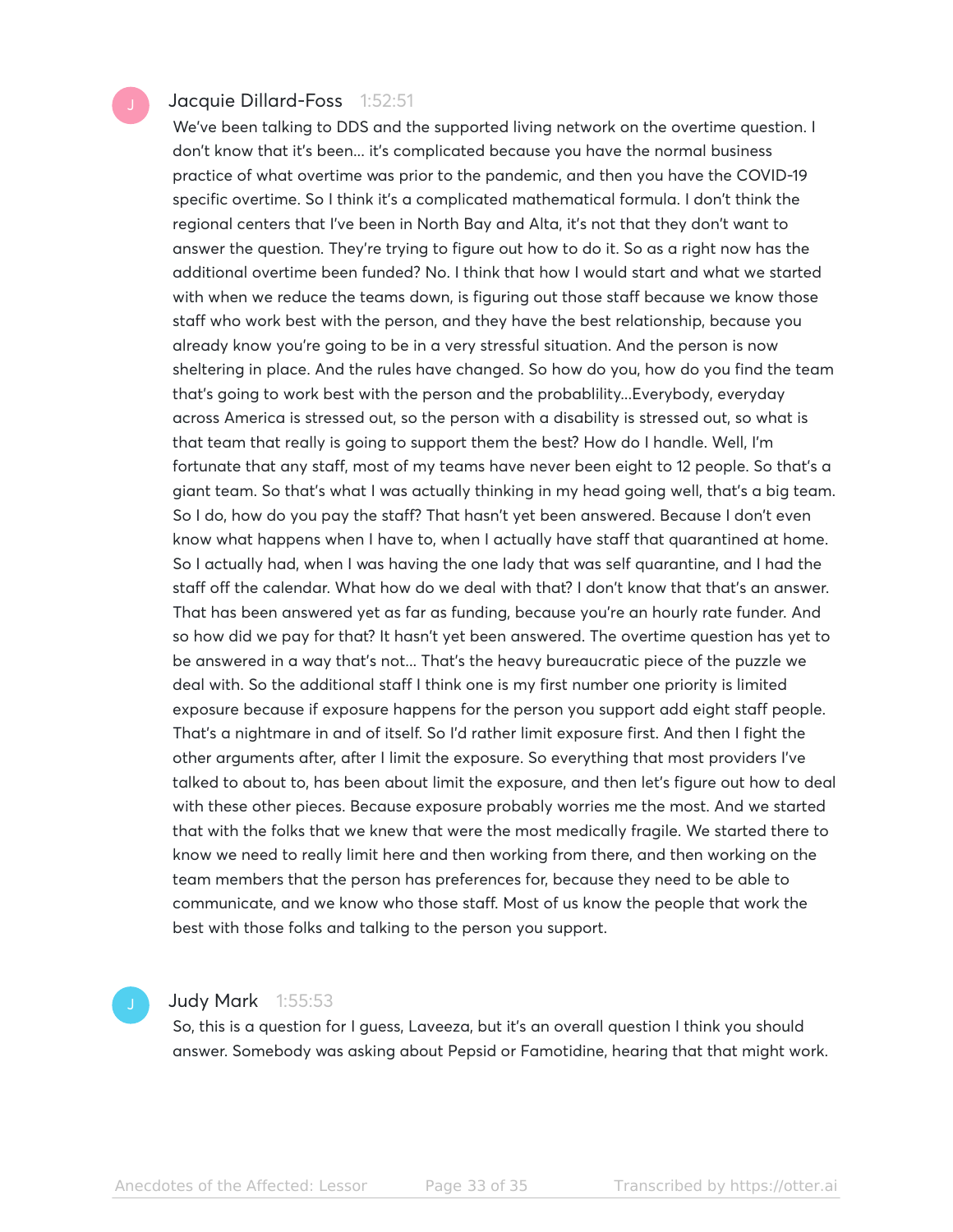And you may not have heard that there's a small clinical trial going on to see if it can be part of the solution. And I, I just I'm asking you Laveeza to, to just give kind of a general warning to people that they can't follow every...you know, starting to take, pour hydrochloride whatever you say hydrochloric, whatever it's called. Um, so just a general warning, please.

#### Dr. Laveeza Bhatti 1:56:40

So I think one needs to understand that all this information that is out there, in terms of medications and and and, you know, antifungals. We hear something new almost every day a day. We have to look at evidence based medicine. We have to look at the clinical trial that proves that something is of benefit. I cannot understand in any way. Rather, perhaps it would be like a game changer. I don't think that's going to be the case. And we've heard back and forth on multiple different medications, particularly for this disease. There's some people taking an antifungal call ivermectin, you saw the hydroxychloroquine. There is a concern with QT prolongation, hear toxicity with with the combinations. And then there's another one that some people are also taking called doxycycline which is an actually an antibacterial, so, there is too much stuff out there. I would just recommend listening to Anthony Fauci and what he says following that as a recommendation and not anything that you see on the web or on a YouTube video or any, from any political person also, just listen to the scientists here.

### **Judy Mark** 1:58:11

Yes, listen to the scientists. If you can get any message from this, listen to our healthcare providers and our scientists. Um, so we have a couple of other small questions that somebody had talking about how he's in the Bay Area, there's a new health order allowing groups of children to gather as a household unit for recreational and educational purposes. We want to, she wants to make sure that children with IDD don't fall through the cracks on this. And that is a larger issue, Lisa, that we're going to have in two weeks another webinar on. Which is kind of looking towards the future as things start opening up, that people with disabilities may be the ones left behind. Because if especially if have other underlying health issues. Or if you're at a higher risk, you know, children may be gathering, but is it going to be our children who are gathering? And what does that mean for the long term future of our community and this country? So we're going to have a whole webinar on that. And I think there's, the future is perilous for our community because we may be the last to be rehired. We may be the last to, we're back in the community. And I, I know that I'm extraordinarily concerned. But it is three o'clock and I'm going to wrap up unless anybody, any one of our presenters have some information that they were not able to get out there. I want to give you that final chance. We're all good.